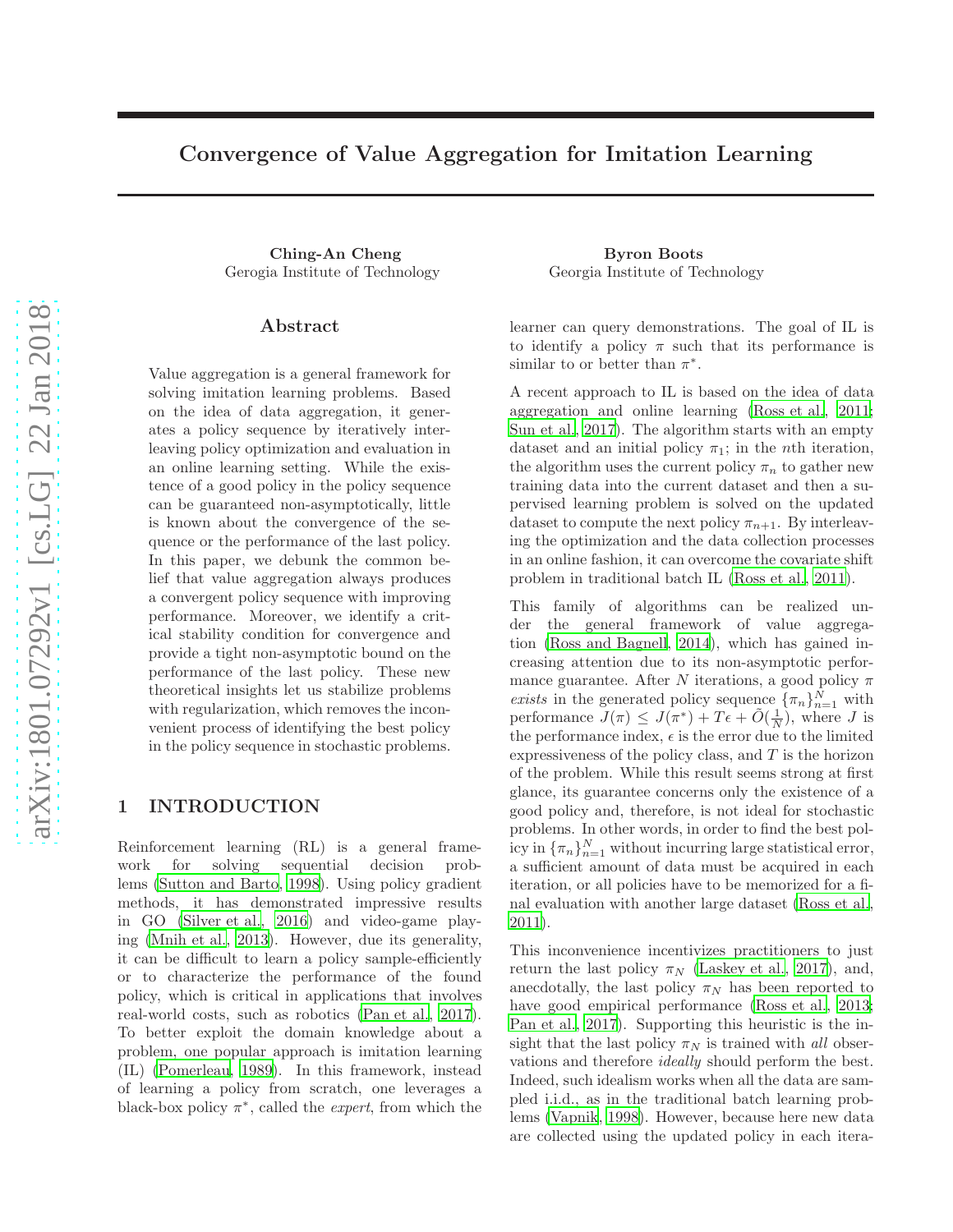tion, whether such belief applies depends on the convergence of the distributions generated by the policy sequence.

While [Ross and Bagnell \(2014\)](#page-8-7) alluded that ". . . the distribution of visited states converges over the iterations of learning.", we show this is not always true the convergence is rather problem-dependent. In this paper, we identify a critical stability constant  $\theta$  that determines the convergence of the policy sequence. We show that there is a simple example (in Section [4\)](#page-2-0) in which the policy sequence diverges when  $\theta > 1$ . In Section [5,](#page-3-0) we provide tight non-asymptotic bounds on the performance of the last policy  $\pi_N$ , in both deterministic and stochastic problems, which implies that the policy sequence always converges when  $\theta$  < 1. Our new insight also suggests that the stability of the last policy  $\pi_N$  can be recovered by regularization, as discussed in Section [6.](#page-6-0)

## 2 PROBLEM SETUP

We consider solving a discrete-time RL problem. Let S be the state space and A be the action space of an agent. Let  $\Pi$  be the class of policies and let  $T$  be the length of the planning horizon.<sup>[1](#page-1-0)</sup> The objective of the agent is to search for a policy  $\pi \in \Pi$  to minimize an accumulated cost  $J(\pi)$ :

$$
\min_{\pi \in \Pi} J(\pi) \coloneqq \min_{\pi \in \Pi} \mathbb{E}_{\rho_{\pi}} \left[ \sum_{t=0}^{T-1} c_t(s_t, a_t) \right] \tag{1}
$$

in which  $c_t$  is the instantaneous cost at time  $t$ , and  $\rho_{\pi}$  denotes the trajectory distribution of  $(s_t, a_t) \in \mathbb{S} \times$ A, for  $t = 1, ..., T$ , under policy  $a_t \sim \pi(s_t)$  given a prior distribution  $p_0(s_0)$ . Note that we do not place assumptions on the structure of S and A and the policy class Π. To simplify the notation, we write  $\mathbb{E}_{a\sim\pi}$  even if the policy is deterministic.

For notation: we denote  $Q_{\pi|t}(s, a)$  as the Q-function at time t under policy  $\pi$  and  $V_{\pi|t}(s) = \mathbb{E}_{a \sim \pi}[Q_{\pi|t}(s, a)]$ as the associated value function. In addition, we introduce some shorthand: we denote  $d_{\pi|t}(s)$  as the state distribution at time  $t$  generated by running the policy  $\pi$  for the first t steps, and define a joint distribution  $d_{\pi}(s,t) = d_{\pi|t}(s)U(t)$ , where  $U(t)$  is the uniform distribution over the set  $\{0, \ldots, T-1\}$ . Due to space limitations, we will often omit explicit dependencies on random variables in expectations, e.g. we will write

$$
\min_{\pi \in \Pi} \mathbb{E}_{d_{\pi}} \mathbb{E}_{\pi} [c_t]
$$
\n(2)

to denote  $\min_{\pi \in \Pi} \mathbb{E}_{s,t \sim d_{\pi}} \mathbb{E}_{a \sim \pi} [c_t(s,a)]$ , which is equivalent to  $\min_{\pi \in \Pi} \frac{1}{T} J(\pi)$  (by definition of  $d_{\pi}$ ).

## <span id="page-1-5"></span>3 VALUE AGGREGATION

Solving general RL problems is challenging. In this paper, we focus on a particular scenario, in which the agent, or the learner, has access to an expert policy  $\pi^*$  from which the learner can query demonstrations. Here we embrace a general notion of expert. While it is often preferred that the expert is nearly optimal in [\(1\)](#page-1-1), the expert here can be any policy, e.g. the agent's initial policy. Note, additionally, that the RL problem considered here is not necessarily directly related to a real-world application; it can be a surrogate problem which arises in solving the true problem.

The goal of IL is to find a policy  $\pi$  that outperforms or behaves similarly to the expert  $\pi^*$  in the sense that  $J(\pi) \leq J(\pi^*) + O(T)$ . That is, we treat IL as performing a robust, approximate policy iteration step from  $\pi^*$ : ideally IL should lead to a policy that outperforms the expert, but it at least returns a policy that performs similarly to the expert.

AggreVaTe (Aggregate Value to Imitate) is an IL algorithm proposed by [Ross and Bagnell \(2014\)](#page-8-7) based on the idea of online convex optimization [\(Hazan et al., 2016\)](#page-8-11). Here we give a compact derivation and discuss its important features in preparation for the analysis in Section [5.](#page-3-0) To this end, we introduce the performance difference lemma due to [Kakade and Langford \(2002\)](#page-8-12), which will be used as the foundation to derive AGGREVATE.

<span id="page-1-2"></span><span id="page-1-1"></span>**Lemma 1.** [\(Kakade and Langford, 2002\)](#page-8-12) Let  $\pi$  and  $\pi'$ be two policies and  $A_{\pi' \mid t}(s, a) = Q_{\pi' \mid t}(s, a) - V_{\pi' \mid t}(s)$ be the (dis)advantage function at time t with respect to running  $\pi'$ . Then it holds that

$$
J(\pi) = J(\pi') + T \mathbb{E}_{s, t \sim d_{\pi}} \mathbb{E}_{a \sim \pi}[A_{\pi'|t}(s, a)].
$$
 (3)

#### 3.1 Motivation

The main idea of AGGREVATE is to minimize the performance difference between the learner's policy and the expert policy, which, by Lemma [1,](#page-1-2) is given as  $\frac{1}{T}(J(\pi) - J(\pi^*)) = \mathbb{E}_{d_{\pi}} \mathbb{E}_{\pi}[A_{\pi^* | t}(s, a)].$  Aggre-VaTe can be viewed as solving an RL problem with  $A_{\pi^*|t}(s, a)$  as the instantaneous cost at time t:

<span id="page-1-4"></span>
$$
\min_{\pi \in \Pi} \mathbb{E}_{d_{\pi}} \mathbb{E}_{\pi} \left[ A_{\pi^*|t} \right]. \tag{4}
$$

<span id="page-1-3"></span>Although the transformation from [\(2\)](#page-1-3) to [\(4\)](#page-1-4) seems trivial, it unveils some critical properties. Most importantly, the range of the problem in [\(4\)](#page-1-4) is normalized. For example, regardless of the original definition of  $c_t$ , if  $\Pi \ni \pi^*$ , there exists at least a policy  $\pi \in \Pi$  such that [\(4\)](#page-1-4) is non-positive (i.e.  $J(\pi) \leq J(\pi^*)$ ). As now the problem [\(4\)](#page-1-4) is relative, it becomes possible to place

<span id="page-1-0"></span><sup>&</sup>lt;sup>1</sup>A similar analysis can be applied to discounted infinitehorizon problems.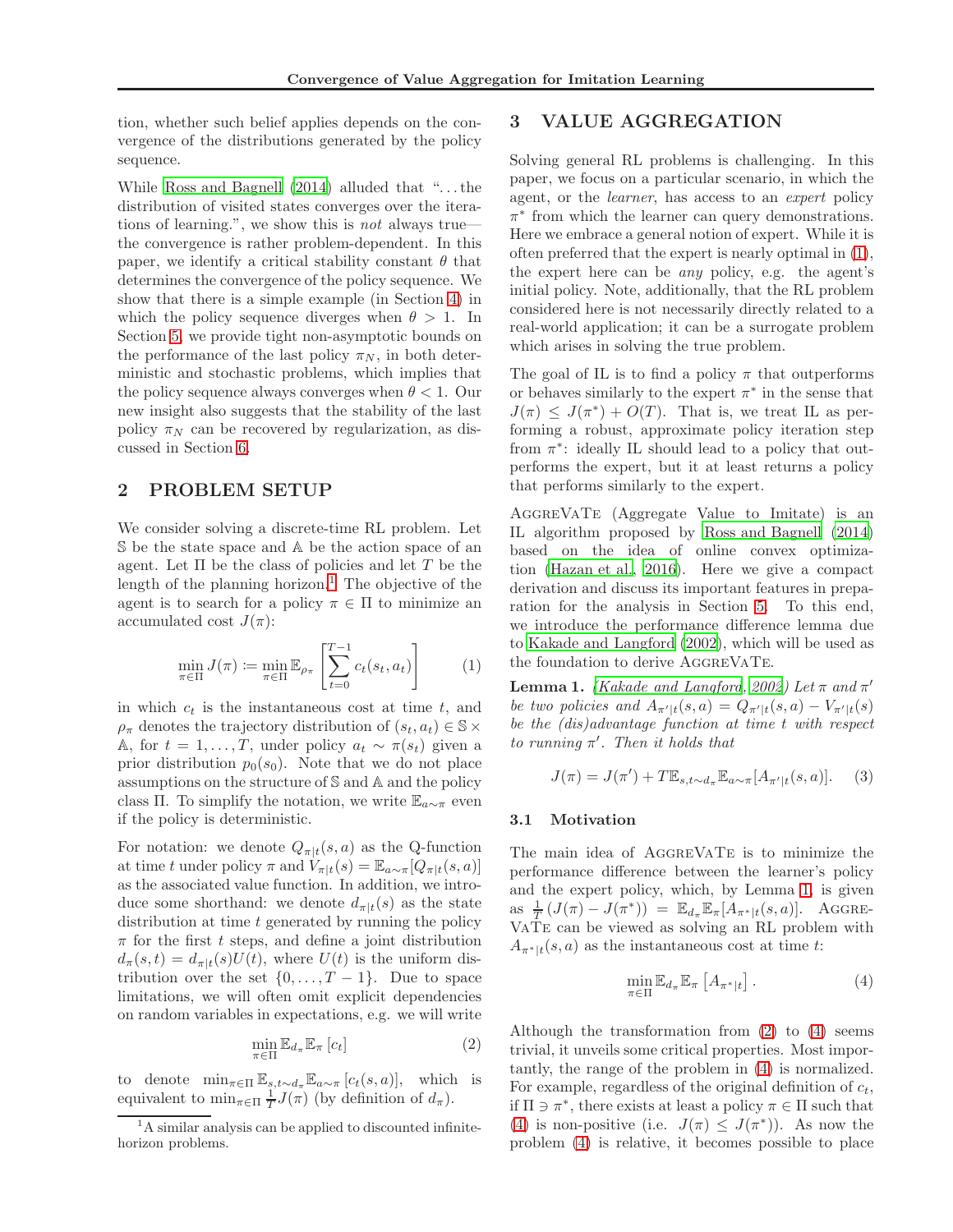a qualitative assumption to bound the performance in [\(4\)](#page-1-4) in terms of some measure of expressiveness of the policy class Π.

We formalize this idea into Assumption [1,](#page-2-1) which is one of the core assumptions implicitly imposed by Ross and Bagnell  $(2014).^2$  $(2014).^2$  $(2014).^2$  To simplify the notation, we define a function  $F$  such that for any two policies  $\pi, \pi'$ 

$$
F(\pi', \pi) \coloneqq \mathbb{E}_{d_{\pi'}} \mathbb{E}_{\pi} \left[ A_{\pi^* | t} \right] \tag{5}
$$

This function captures the main structure in [\(4\)](#page-1-4). By separating the roles of  $\pi'$  (which controls the state distribution) and  $\pi$  (which controls the reaction/prediction), the performance of a policy class Π relative to an expert  $\pi^*$  can be characterized with the approximation error in a supervised learning problem.

<span id="page-2-1"></span>**Assumption 1.** Given a policy  $\pi^*$ , the policy class  $\Pi$ satisfies that for arbitrary sequence of policies  $\{\pi_n \in$  $\prod_{n=1}^{N}$ , there exists a small constant  $\epsilon_{\Pi,\pi^*}$  such that

$$
\min_{\pi \in \Pi} \frac{1}{N} f_{1:N}(\pi) \le \epsilon_{\Pi, \pi^*},\tag{6}
$$

where  $f_n(\pi) \coloneqq F(\pi_n, \pi)$  and  $f_{1:n}(\pi) = \sum_{n=1}^{N} f_n(\pi)$ .

This assumption says that there exists at least a policy  $\pi \in \Pi$  which is as good as  $\pi^*$  in the sense that  $\pi$ can predict  $\pi^*$  well in a cost-sensitive supervised learning problem, with small error  $\epsilon_{\Pi,\pi^*}$ , under the average state distribution generated by an arbitrary policy sequence  $\{\pi_n \in \Pi\}_{n=1}^N$ .

Following this assumption, AGGREVATE exploits another critical structural property of the problem.

<span id="page-2-3"></span>**Assumption 2.**  $\forall \pi' \in \Pi$ ,  $F(\pi', \pi)$  is a strongly convex function in  $\pi$ .

While [Ross and Bagnell \(2014\)](#page-8-7) did not explicitly discuss under which condition Assumption [2](#page-2-3) holds, here we point out some examples (proved in Appendix [A\)](#page-9-0).

<span id="page-2-7"></span>**Proposition 1.** Suppose  $\Pi$  consists of deterministic linear policies (i.e.  $a = \phi(s)^T x$  for some feature map  $\phi(s)$  and weight x) and  $\forall s \in \mathbb{S}$ ,  $c_t(s, \cdot)$  is strongly convex. Assumption [2](#page-2-3) holds under any of the following:

- 1.  $V_{\pi^*|t}(s)$  is constant over  $\Im$  (in this case  $A_{\pi^*|t}(s,a)$ ) is equivalent to  $c_t(s, a)$  up to a constant in a)
- 2. The problem is continuous-time and the dynamics are affine in action.

We further note that AGGREVATE has demonstrated impressive empirical success even when Assumption [2](#page-2-3) cannot be verified [\(Sun et al., 2017;](#page-8-6) [Pan et al., 2017\)](#page-8-3).

#### 3.2 Algorithm and Performance

Given Assumption [2,](#page-2-3) AGGREVATE treats  $f_n(\cdot)$  as the per-round cost in an online convex optimization problem and updates the policy sequence as follows: Let  $\pi_1$ be an initial policy. In the nth iteration of AggreVaTe, the policy is updated by[3](#page-2-4)

<span id="page-2-5"></span>
$$
\pi_{n+1} = \underset{\pi \in \Pi}{\arg \min} f_{1:n}(\pi). \tag{7}
$$

<span id="page-2-8"></span>After N iterations, the best policy in the sequence  ${\lbrace \pi_n \rbrace_{n=1}^N}$  is returned, i.e.  $\pi = \hat{\pi}_N$ , where

<span id="page-2-9"></span><span id="page-2-6"></span>
$$
\hat{\pi}_N := \underset{\pi \in \{\pi_n\}_{n=1}^N}{\arg \min} J(\pi). \tag{8}
$$

As the update rule [\(7\)](#page-2-5) (aka Follow-the-Leader) has a sublinear regret, it can be shown that (cf. Section [5.1\)](#page-3-1)

$$
J(\hat{\pi}_N) \le J(\pi^*) + T(\epsilon_{\text{class}} + \epsilon_{\text{regret}}), \tag{9}
$$

in which  $\epsilon_{\text{regret}} = \tilde{O}(\frac{1}{N})$  is the average regret and

$$
\epsilon_{\text{class}} := \min_{\pi \in \Pi} \frac{1}{N} \sum_{n=1}^{N} \mathbb{E}_{d_{\pi_n}} \left[ \mathbb{E}_{\pi} [Q_{\pi^*|t}] - \mathbb{E}_{\pi^*} [Q_{\pi^*|t}] \right]
$$

compares the best policy in the policy class Π and the expert policy  $\pi^*$ . The term  $\epsilon_{\text{class}}$  can be negative if there exists a policy in  $\Pi$  that is better than  $\pi^*$  under the average state distribution,  $\frac{1}{N} \sum_{n=1}^{N} d_{\pi_n}$ , generated by AGGREVATE. By Assumption [1,](#page-2-1)  $\epsilon_{\text{class}} \leq \epsilon_{\Pi,\pi^*}$ ; we know  $\epsilon_{\text{class}}$  at least should be small.

The performance bound in [\(9\)](#page-2-6) satisfies the requirement of IL that  $J(\hat{\pi}_N) \leq J(\pi^*) + O(T)$ . Especially because  $\epsilon_{\text{class}}$  can be non-positive, AGGREVATE can be viewed as robustly performing one approximate policy iteration step from  $\pi^*$ .

One notable special case of AGGREVATE is DAGger [\(Ross et al., 2011\)](#page-8-5). DAgger tackles the problem of solving an unknown RL problem by imitating a desired policy  $\pi^*$ . The reduction to AGGREVATE can be seen by setting  $c_t(s, a) = \mathbb{E}_{a^* \sim \pi^*}[||a - a_t||]$ in [\(1\)](#page-1-1). In this case,  $\pi^*$  is optimal for this specific choice of cost and therefore  $V_{\pi^*|t}(s) = 0$ . By Propo-sition [1,](#page-2-7)  $A_{\pi^*|t}(s, a) = c_t(s, a)$  and  $\epsilon_{\text{class}}$  reduces to  $\min_{\pi \in \Pi} \frac{1}{N} \sum_{n=1}^{N} \mathbb{E}_{d_{\pi_n}} \mathbb{E}_{\pi}[c_t] \geq 0$ , which is related to the expressiveness of the policy class Π.

## <span id="page-2-0"></span>4 GUARANTEE ON THE LAST POLICY?

The performance bound in Section [3](#page-1-5) implicitly assumes that the problem is either deterministic or

<span id="page-2-2"></span><sup>&</sup>lt;sup>2</sup>The assumption is implicitly made when [Ross and Bagnell \(2014](#page-8-7)) assume the existence of  $\epsilon_{\text{class}}$  in Theorem 2.1 on page 4.

<span id="page-2-4"></span><sup>3</sup>We adopt a different notation from [Ross and Bagnell](#page-8-7) [\(2014](#page-8-7)), in which the per-round cost  $\mathbb{E}_{d_{\pi_n}} \mathbb{E}_{\pi} \left[ Q_{\pi^* | t} \right]$  was used. Note these two terms are equivalent up to an additive constant, as the optimization here is over  $\pi$  with  $\pi_n$  fixed.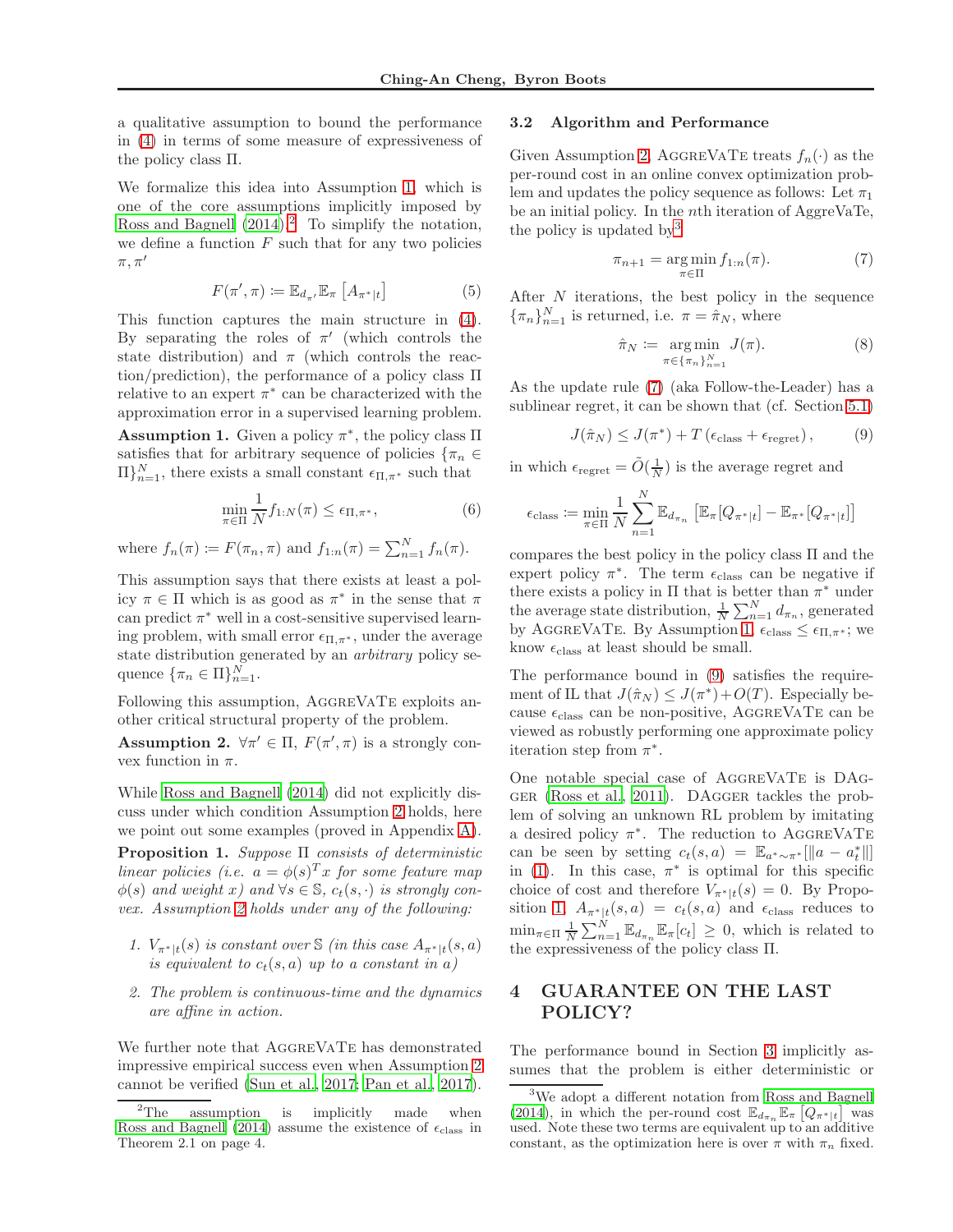that infinite samples are available in each iteration. For stochastic problems,  $f_{1:n}$  can be approximated by finite samples or by function approximators [\(Ross and Bagnell](#page-8-7), [2014\)](#page-8-7). Suppose m samples are collected in each iteration to approximate  $f_n$ . An additional error in  $O(\frac{1}{\sqrt{mN}})$  will be added to the performance of  $\hat{\pi}_N$ . However, in practice, another constant statistical error<sup>[4](#page-3-2)</sup> in  $O(\frac{1}{m})$  is introduced when one attempts to identify  $\hat{\pi}_N$  from the sequence  $\{\pi_n\}_{n=1}^N$ .

This practical issue motivates us to ask whether a similar guarantee applies to the last policy  $\pi_N$  so that the selection process to find  $\hat{\pi}_N$  can be removed. In fact, the last policy  $\pi_n$  has been reported to have good performance empirically [\(Ross et al., 2013;](#page-8-9) [Pan et al.,](#page-8-3) [2017\)](#page-8-3). It becomes interesting to know what one can say about  $\pi_N$ . It turns out that running AGGREVATE does not always yield a policy sequence  $\{\pi_n\}$  with reasonable performance, as given in the example below.

A Motivating Example Consider a two-stage deterministic optimal control problem:

$$
\min_{\pi \in \Pi} J(\pi) = \min_{\pi \in \Pi} c_1(s_1, a_1) + c_2(s_2, a_2) \tag{10}
$$

where the transition and costs are given as

$$
s_1 = 0
$$
,  $s_2 = \theta(s_1 + a_1)$ ,  
 $c_1(s_1, a_1) = 0$ ,  $c_2(s_2, a_2) = (s_2 - a_2)^2$ .

Since the problem is deterministic, we consider a policy class Π consisting of open-loop stationary deterministic policies, i.e.  $a_1 = a_2 = x$  for some x (for convenience  $\pi$  and x will be used interchangeably). It can be easily seen that Π contains a globally optimal policy, namely  $x = 0$ . We perform AGGREVATE with a feedback expert policy  $a_t^* = s_t$  and some initial policy  $|x_1| > 0$ . While it is a custom to initialize  $x_1 = \arg \min_{x \in \mathcal{X}} F(x^*, x)$  (which in this case would ideally return  $x_1 = 0$ , setting  $|x_1| > 0$  simulates the effect of finite numerical precision.

We consider two cases  $(\theta > 1 \text{ or } \theta < 1)$  to understand the behavior of AGGREVATE. First, suppose  $\theta > 1$ . Without loss generality, take  $\theta = 10$  and  $x_1 = 1$ . We can see running AggreVaTe will generate a divergent sequence  $x_2 = 10, x_3 = 55, x_4 = 220...$  (in this case AGGREVATE would return  $x_1$  as the best policy). Since  $J(x) = (\theta - 1)^2 x^2$ , the performance  $\{J(x_n)\}\$ is an increasing sequence. Therefore, we see even in this simple case, which can be trivially solved by gradient

descent in  $O(\frac{1}{n})$ , using AGGREVATE results in a sequence of policies with degrading performance, though the policy class  $\Pi$  includes a globally optimal policy. Now suppose on the contrary  $\theta$  < 1. We can see that  ${x_n}$  asymptotically converges to  $x^* = 0$ .

This example illustrates several important properties of AggreVaTe. It illustrates that whether Aggre-VaTe can generate a reasonable policy sequence or not depends on intrinsic properties of the problem (i.e. the value of  $\theta$ ). The non-monotonic property was also empirically found in [Laskey et al. \(2017\)](#page-8-8). In addition, it shows that  $\epsilon_{\Pi,\pi^*}$  can be large while  $\Pi$  contains an op-timal policy.<sup>[5](#page-3-3)</sup> This suggests that Assumption [1](#page-2-1) may be too strong, especially in the case where Π does not contain  $\pi^*$ .

### <span id="page-3-0"></span>5 THEORETICAL ANALYSIS

Motivated by the example in Section [4,](#page-2-0) we investigate the convergence of the policy sequence generated by AggreVaTe in general problems. We assume the policy class Π consists of policies parametrized by some parameter  $x \in \mathcal{X}$ , in which X is a convex set in a normed space with norm  $\|\cdot\|$  (and  $\|\cdot\|_*$  as its dual norm). With abuse of notation, we abstract the RL problem in [\(4\)](#page-1-4) as

<span id="page-3-5"></span>
$$
\min_{x \in \mathcal{X}} F(x, x) \tag{11}
$$

where we overload the notation  $F(\pi', \pi)$  defined in [\(5\)](#page-2-8) as  $F(\pi', \pi) = F(y, x)$  when  $\pi, \pi' \in \Pi$  are parametrized by  $x, y \in \mathcal{X}$ , respectively. Similarly, we will write  $f_n(x) = F(x_n, x)$  for short. In this new notation, AG- $GREVATE's update rule in (7) can be simply written.$  $GREVATE's update rule in (7) can be simply written.$  $GREVATE's update rule in (7) can be simply written.$ as  $x_{n+1} = \arg \min_{x \in \mathcal{X}} f_{1:n}(x)$ .

Here we will focus on the bound on  $F(x, x)$ , because, for  $\pi$  parameterized by x, this result can be directly translated to a bound on  $J(\pi)$ : by definition of F in [\(5\)](#page-2-8) and Lemma [1,](#page-1-2)  $J(\pi) = J(\pi^*) + TF(\pi, \pi)$ . For simplicity, we will assume for now  $F$  is deterministic; the convergence in stochastic problems will be discussed at the end of the section.

#### <span id="page-3-1"></span>5.1 Classical Result

For completeness, we restate the structural assumptions made by AGGREVATE in terms of  $\mathcal X$ and review the known convergence of AGGREVATE [\(Ross and Bagnell, 2014\)](#page-8-7).

<span id="page-3-4"></span>**Assumption 3.** Let  $\nabla_2$  denote the derivative with respect to the second argument.

<span id="page-3-2"></span><sup>&</sup>lt;sup>4</sup>The original analysis in the stochastic case by [Ross and Bagnell \(2014\)](#page-8-7) only guarantees the existence of a good policy in the sequence. The  $O(\frac{1}{m})$  error is due to iden-tifying the best policy [\(Lee et al.](#page-8-13), [1998](#page-8-13)) (as the function is strongly convex) and the  $O(\frac{1}{\sqrt{mN}})$  error is the generalization error [\(Cesa-Bianchi et al., 2004\)](#page-8-14).

<span id="page-3-3"></span><sup>&</sup>lt;sup>5</sup>In this example,  $\epsilon_{\Pi,\pi^*}$  can be arbitrarily large unless X is bounded. However, even when  $\epsilon_{\Pi,\pi^*}$  is bounded, the performance of the policy sequence can be non-monotonic.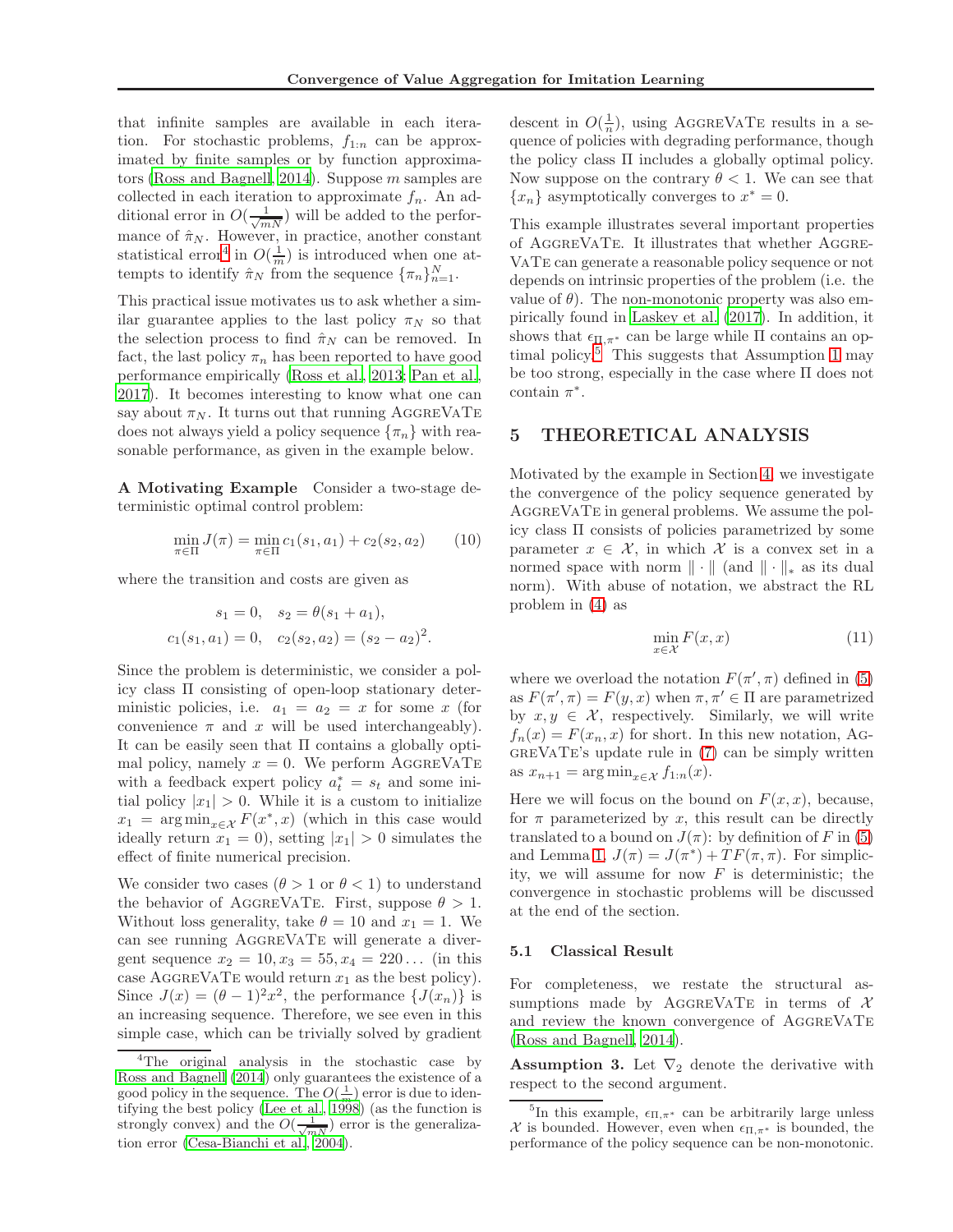- <span id="page-4-5"></span>1. F is uniformly  $\alpha$ -strongly convex in the second argument:  $\forall x, y, z \in \mathcal{X}, F(z, x) \geq F(z, y) +$  $\langle \nabla_2 F(z, y), x - y \rangle + \frac{\alpha}{2} ||x - y||^2.$
- <span id="page-4-6"></span>2. F is uniformly  $G_2$ -Lipschitz continuous in the second argument:  $\forall x, y, z \in \mathcal{X}, |F(z, x) - F(z, y)| \leq$  $G_2||x - y||$ .

<span id="page-4-0"></span>**Assumption 4.**  $\forall \{x_n \in \mathcal{X}\}_{n=1}^N$ , there exists a small constant  $\epsilon_{\Pi,\pi^*}$  such that  $\min_{x \in \mathcal{X}} \frac{1}{N} f_{1:N}(x) \leq \epsilon_{\Pi,\pi^*}.$ 

<span id="page-4-4"></span>**Theorem 1.** Under Assumption [3](#page-3-4) and  $\lambda$ , AGGRE-VATE generates a sequence such that, for all  $N \geq 1$ ,

$$
F(\hat{x}_N, \hat{x}_N) \le \frac{1}{N} \sum_{n=1}^N f_n(x_n) \le \epsilon_{\Pi, \pi^*} + \frac{G_2^2}{2\alpha} \frac{\ln(N) + 1}{N}
$$

where  $\hat{x}_N \coloneqq \arg \min_{x \in \{x_n\}_{n=1}^N} F(x_n, x_n)$ .

Proof. Here we present a sketch (see Appendix [A](#page-9-0) for details). The first inequality is straightforward. To bound the average performance, it can be shown that  $\sum_{n=1}^{N} f_n(x_n) \leq \min_{x \in \mathcal{X}} f_{1:N}(x) + \sum_{n=1}^{N} f_{1:n}(x_n)$  $f_{1:n}(x_{n+1})$ . Since  $x_n$  minimizes  $f_{1:n-1}$  and  $f_{1:n}$  is  $n\alpha$ -strongly convex,  $f_{1:n}(x_n)$  is upper bounded by  $f_{1:n-1}(x_n) + \frac{\|\nabla f_n(x_n)\|^2}{2\alpha n}, \text{ where } \|\nabla f_n(x_n)\|_* \leq G_2.$ This concludes the proof.

#### 5.2 New Structural Assumptions

AggreVaTe can be viewed as an attempt to solve the optimization problem in [\(11\)](#page-3-5) without any information (not even continuity) regarding how  $F(x, x)$  changes with perturbations in the first argument. Since making even a local improvement for general Lipschitz continuous problems is known to be NP-hard [\(Nesterov,](#page-8-15) [2013\)](#page-8-15), the classical performance guarantee of Aggre-VaTe is made possible, only because of the additional structure given in Assumption [4.](#page-4-0) However, as discussed in Section [4,](#page-2-0) Assumption [4](#page-4-0) can be too strong and is yet insufficient to determine if the performance of the last policy can improve over iterations. Therefore, to analyze the performance of the last policy, we require additional structure on F.

Here we introduce a continuity assumption.

<span id="page-4-1"></span>**Assumption 5.**  $\nabla_2 F$  is uniformly  $\beta$ -Lipschitz continuous in the first argument:  $\forall x, y, z \in \mathcal{X}$  $\|\nabla_2F(x, z) - \nabla_2F(y, z)\|_* \leq \beta \|x - y\|.$ 

Because the first argument of  $F$  in [\(5\)](#page-2-8) defines the change of state distribution, Assumption [5](#page-4-1) basically requires that the expectation over  $d_{\pi}$  changes continuously with respect to  $\pi$ , which is satisfied in most RL problems. Intuitively, this quantifies the difficulty of a problem in terms of how sensitive the state distribution is to policy changes.

In addition, we relax Assumption [4.](#page-4-0) As shown in Section [4,](#page-2-0) Assumption [4](#page-4-0) is sometimes too strong, because it might not be satisfied even when Π contains a globally optimal policy. In the analysis of convergence, we instead rely on a necessary condition of Assumption [4,](#page-4-0) which is satisfied by the example in Section [4.](#page-2-0)

<span id="page-4-2"></span>**Assumption 6.** Let  $\pi$  be a policy parametrized by x. There exists a small constant  $\tilde{\epsilon}_{\pi,\pi^*}$  such that  $\forall x \in \mathcal{X}$ ,  $\min_{y \in \mathcal{X}} F(x, y) \leq \tilde{\epsilon}_{\Pi, \pi^*}.$ 

Compared with the global Assumption [4,](#page-4-0) the relaxed condition here is only local: it only requires the existence of a good policy with respect to the state distribution visited by running a single policy. It can be easily shown that  $\tilde{\epsilon}_{\Pi,\pi^*} \leq \epsilon_{\Pi,\pi^*}$ .

#### 5.3 Guarantee on the Last Policy

In our analysis, we define a stability constant  $\theta = \frac{\beta}{\alpha}$ . One can verify that this definition agrees with the  $\theta$  used in the example in Section [4.](#page-2-0) This stability constant will play a crucial role in determining the convergence of  $\{x_n\}$ , similar to the spectral norm of the Jacobian matrix in discrete-time dynamical systems [\(Antsaklis and Michel, 2007\)](#page-7-0). We have already shown above that if  $\theta > 1$  there is a problem such that AGGREVATE generates a divergent sequence  $\{x_n\}$ with degrading performance over iterations. We now show that if  $\theta < 1$ , then  $\lim_{n\to\infty} F(x_n, x_n) \leq \tilde{\epsilon}_{\Pi,\pi^*}$ and moreover  $\{x_n\}$  is convergent.

<span id="page-4-3"></span>Theorem 2. Suppose Assumptions [3,](#page-3-4) [5,](#page-4-1) and [6](#page-4-2) are satisfied. Let  $\theta = \frac{\beta}{\alpha}$ . Then for all  $N \geq 1$  it holds

$$
F(x_N, x_N) \le \tilde{\epsilon}_{\Pi, \pi^*} + \frac{\left(\theta e^{1-\theta} G_2\right)^2}{2\alpha} N^{2(\theta-1)}
$$

and  $||x_N - \bar{x}_N|| = \frac{G_2 e^{1-\theta}}{\alpha} N^{\theta-1}$ , where  $\bar{x}_N = \frac{1}{N} x_{1:N}$ . In particular, if  $\theta < 1$ , then  $\{x_n\}_{n=1}^{\infty}$  is convergent

Theorem [2](#page-4-3) implies that the stability and convergence of AggreVaTe depends solely on the problem properties. If the state distribution  $d_{\pi}$  is sensitive to minor policy changes, running AggreVaTe would fail to provide any guarantee on the last policy. Moreover, Theorem [2](#page-4-3) also characterizes the performance of the average policy  $\bar{x}_N$  when  $\theta < 1$ ,.

The upper bound in Theorem [2](#page-4-3) is tight, as indicated in the next theorem. Note a lower bound on  $F(x_N, x_N)$  leads directly to a lower bound on  $J(\pi_N)$ for  $\pi_N$  parametrized by  $x_N$ .

<span id="page-4-7"></span>Theorem 3. There is a problem such that running AGGREVATE for N iterations results in  $F(x_N, x_N) \geq$  $\tilde{\epsilon}_{\Pi,\pi^*} + \Omega(N^{2(\theta-1)})$ . In particular, if  $\theta > 1$ , the policy sequence and performance sequence diverge.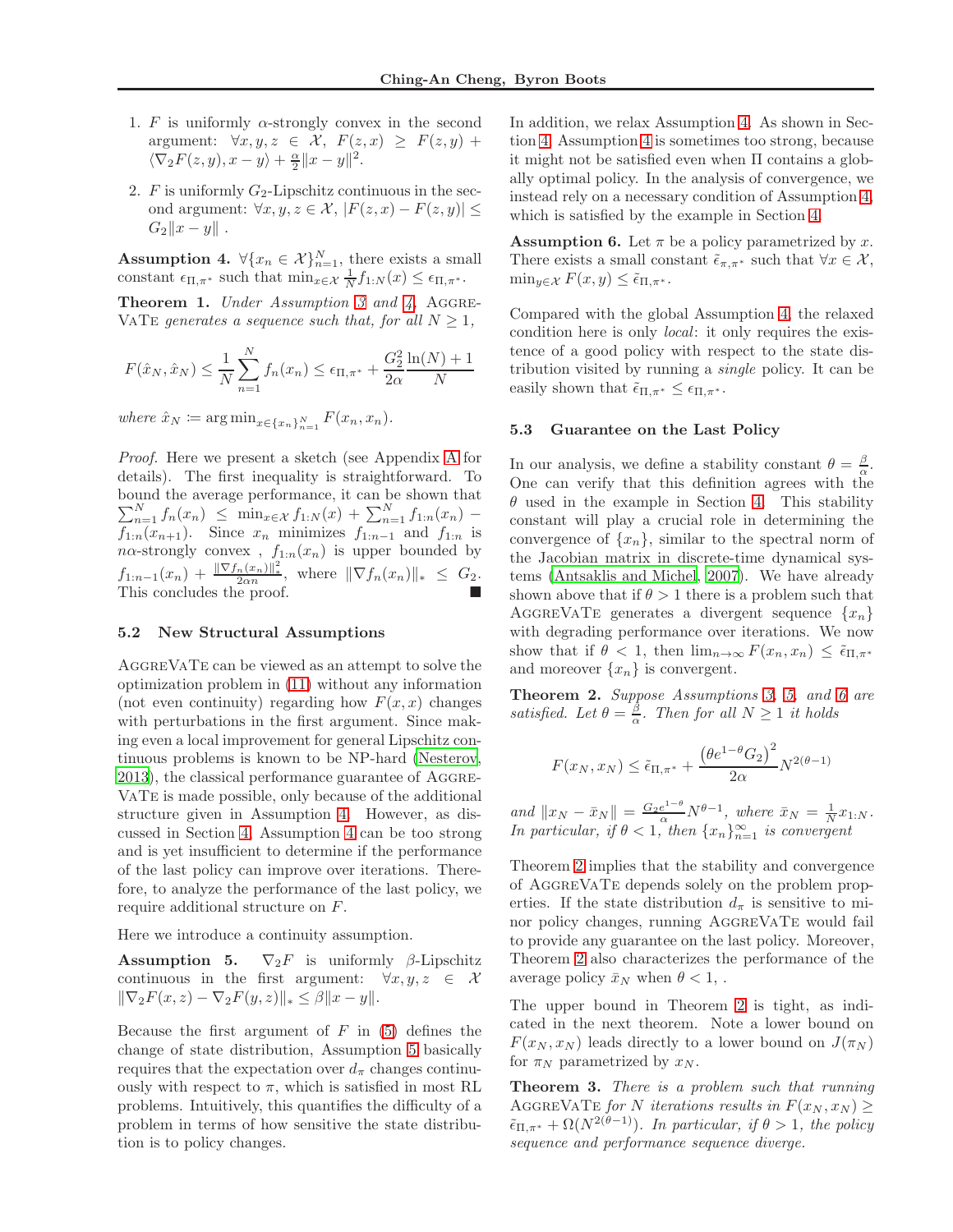Proof. The proof is based on analyzing the sequence in the example in Section [4.](#page-2-0) See Appendix [A.](#page-9-0)

#### 5.4 Proof of Theorem [2](#page-4-3)

Now we give the proof of Theorem [2.](#page-4-3) Without using the first-order information of  $F$  in the first argument, we construct our analysis based on the convergence of an intermediate quantity, which indicates how fast the sequence concentrates toward its last element:

$$
S_n := \frac{\sum_{k=1}^{n-1} ||x_n - x_k||}{n-1}
$$
 (12)

which is defined  $n \geq 2$  and  $S_2 = ||x_2 - x_1||$ .

First, we use Assumption [5](#page-4-1) to strengthen the bound  $||x_{n+1} - x_n|| = O(\frac{1}{n})$  used in Theorem [1](#page-4-4) by techniques from online learning with prediction [\(Rakhlin and Sridharan, 2013\)](#page-8-16).

<span id="page-5-0"></span>Lemma 2. Under Assumptions [3](#page-3-4) and [5,](#page-4-1) running Ag-GREVATE gives, for  $n \geq 2$ ,  $||x_{n+1} - x_n|| \leq \frac{\theta S_n}{n}$ .

*Proof.* First, because  $f_{1:n}$  is n $\alpha$ -strongly convex,

$$
\frac{n\alpha}{2}||x_{n+1} - x_n||^2 \le f_{1:n}(x_n) - f_{1:n}(x_{n+1})
$$
  

$$
\le \langle \nabla f_{1:n}(x_n), x_n - x_{n+1} \rangle - \frac{n\alpha}{2}||x_n - x_{n+1}||^2.
$$

Let  $\bar{f}_n = \frac{1}{n} f_{1:n}$ . The above inequality implies

$$
n\alpha ||x_{n+1} - x_n||^2 \le \langle \nabla f_n(x_n), x_n - x_{n+1} \rangle
$$
  
\n
$$
\le \langle \nabla f_n(x_n) - \nabla \bar{f}_{n-1}(x_n), x_n - x_{n+1} \rangle
$$
  
\n
$$
\le ||\nabla f_n(x_n) - \nabla \bar{f}_{n-1}(x_n)|| ||x_n - x_{n+1}||
$$
  
\n
$$
\le \beta S_n ||x_n - x_{n+1}||
$$

where the second inequality is due to  $x_n =$  $\arg \min_{x \in \mathcal{X}} f_{1:n-1}(x)$  and the last inequality is due to Assumption [5.](#page-4-1) Thus,  $||x_n - x_{n+1}|| \leq \frac{\beta S_n}{\alpha n}$ .

Using the refined bound provided by Lemma [2,](#page-5-0) we can bound the progress of  $S_n$ .

<span id="page-5-1"></span>Proposition 2. Under the assumptions in Lemma [2,](#page-5-0) for  $n \ge 2$ ,  $S_n \le e^{1-\theta} n^{\theta-1} S_2$  and  $S_2 = ||x_2 - x_1|| \le \frac{G_2}{\alpha}$ .

*Proof.* The bound on  $S_2 = ||x_2 - x_1||$  is due to that  $x_2 = \arg\min_{x \in \mathcal{X}} f_1(x)$  and that  $f_1$  is  $\alpha$ -strongly convex and  $G_2$ -Lipschitz continuous.

To bound  $S_n$ , first we bound  $S_{n+1}$  in terms of  $S_n$  by

$$
S_{n+1} \le \left(1 - \frac{1}{n}\right) S_n + ||x_{n+1} - x_n||
$$
  

$$
\le \left(1 - \frac{1}{n} + \frac{\theta}{n}\right) S_n = \left(1 - \frac{1 - \theta}{n}\right) S_n
$$

in which the first in equality is due to triangular inequality (i.e.  $||x_k - x_{n+1}|| \le ||x_k - x_n|| +$  $||x_n - x_{n+1}||$  and the second inequality is due to Lemma [2.](#page-5-0) Let  $P_n = \ln S_n$ . Then we can bound  $P_n - P_2 \le \sum_{k=2}^{n-1} \ln \left( 1 - \frac{1-\theta}{k} \right) \le \sum_{k=2}^{n-1} - \frac{1-\theta}{k} \le -(1-\theta)$  $\sum_k^n$  $\theta$ ) (ln n – 1), where we use the facts that  $\ln(1+x) \leq x$ ,  $\sum_{k=1}^n \frac{1}{k} \geq \ln(n+1)$ . This implies  $S_n = \exp(P_n) \leq$  $e^{1-\theta}n^{\theta-1}S_2$ .  $\blacksquare$ 

More generally, define  $S_{m:n} = \frac{\sum_{k=m}^{n-1} ||x_n - x_k||}{n-m}$  (i.e.  $S_n = S_{1:n}$ ). Using Proposition [2,](#page-5-1) we give a bound on  $S_{m:n}$ . We see that the convergence of  $S_{m:n}$  depends mostly on  $n$  not  $m$ . (The proof is given in Appendix.)

Corollary 1. Under the assumptions in Lemma [2,](#page-5-0) for  $n > m, S_{m:n} \leq O(\frac{\theta}{(n-m)m^{2-\theta}} + \frac{1}{n^{1-\theta}}).$ 

Now we are ready prove Theorem [2](#page-4-3) by using the concentration of  $S_n$  in Proposition [2.](#page-5-1)

Proof of Theorem [2.](#page-4-3) First, we prove the bound on  $F(x_N, x_N)$ . Let  $x_n^* := \arg \min_{x \in \mathcal{X}} f_n(x)$  and let  $\bar{f}_n =$  $\frac{1}{n}f_{1:n}$ . Then by  $\alpha$ -strongly convexity of  $f_n$ ,

$$
f_n(x_n) - \min_{x \in \mathcal{X}} f_n(x)
$$
  
\n
$$
\leq \langle \nabla f_n(x_n), x_n - x_n^* \rangle - \frac{\alpha}{2} ||x_n - x_n^*||^2
$$
  
\n
$$
\leq \langle \nabla f_n(x_n) - \bar{f}_{n-1}(x_n), x_n - x_n^* \rangle - \frac{\alpha}{2} ||x_n - x_n^*||^2
$$
  
\n
$$
\leq ||\nabla f_n(x_n) - \bar{f}_{n-1}(x_n)||_* ||x_n - x_n^*|| - \frac{\alpha}{2} ||x_n - x_n^*||^2
$$
  
\n
$$
\leq \frac{||\nabla f_n(x_n) - \bar{f}_{n-1}(x_n)||_*^2}{2\alpha} \leq \frac{\beta^2}{2\alpha} S_n^2
$$

where the second inequality uses the fact that  $x_n =$  $\arg \min_{x \in \mathcal{X}} \bar{f}_{n-1}(x)$ , the second to the last inequality takes the maximum over  $||x_n - x_n^*||$ , and the last inequality uses Assumption [5.](#page-4-1) Therefore, to bound  $f_n(x_n)$ , we can use Proposition [2](#page-5-1) and Assumption [6:](#page-4-2)

$$
f_n(x_n) \le \min_{x \in \mathcal{X}} f_n(x) + \frac{\beta^2}{2\alpha} S_n^2
$$
  
 
$$
\le \tilde{\epsilon}_{\Pi, \pi^*} + \frac{\beta^2}{2\alpha} \left( e^{1-\theta} n^{\theta-1} \frac{G_2}{\alpha} \right)^2
$$

Rearranging the terms gives the bound in Theorem [2,](#page-4-3) and that  $||x_n - \bar{x}_n|| \leq S_n$  gives the second result.

Now we show the convergence of  $\{x_n\}$  under the condition  $\theta$  < 1. It is sufficient to show that  $\lim_{n\to\infty}\sum_{k=1}^n||x_k - x_{k+1}|| < \infty$ . To see this, we  $\sum_{k=1}^{n} ||x_k - x_{k+1}|| \le ||x_1 - x_2|| + \sum_{k=2}^{n} \frac{\theta}{k} S_k \le c_1 +$ apply Lemma [2](#page-5-0) and Proposition [2:](#page-5-1) for  $\theta \, < \, 1$ ,  $c_2 \sum_{k=2}^n \frac{\theta}{k} \frac{S_2}{k^{1-\theta}} < \infty$ , where  $c_1, c_2 \in O(1)$ .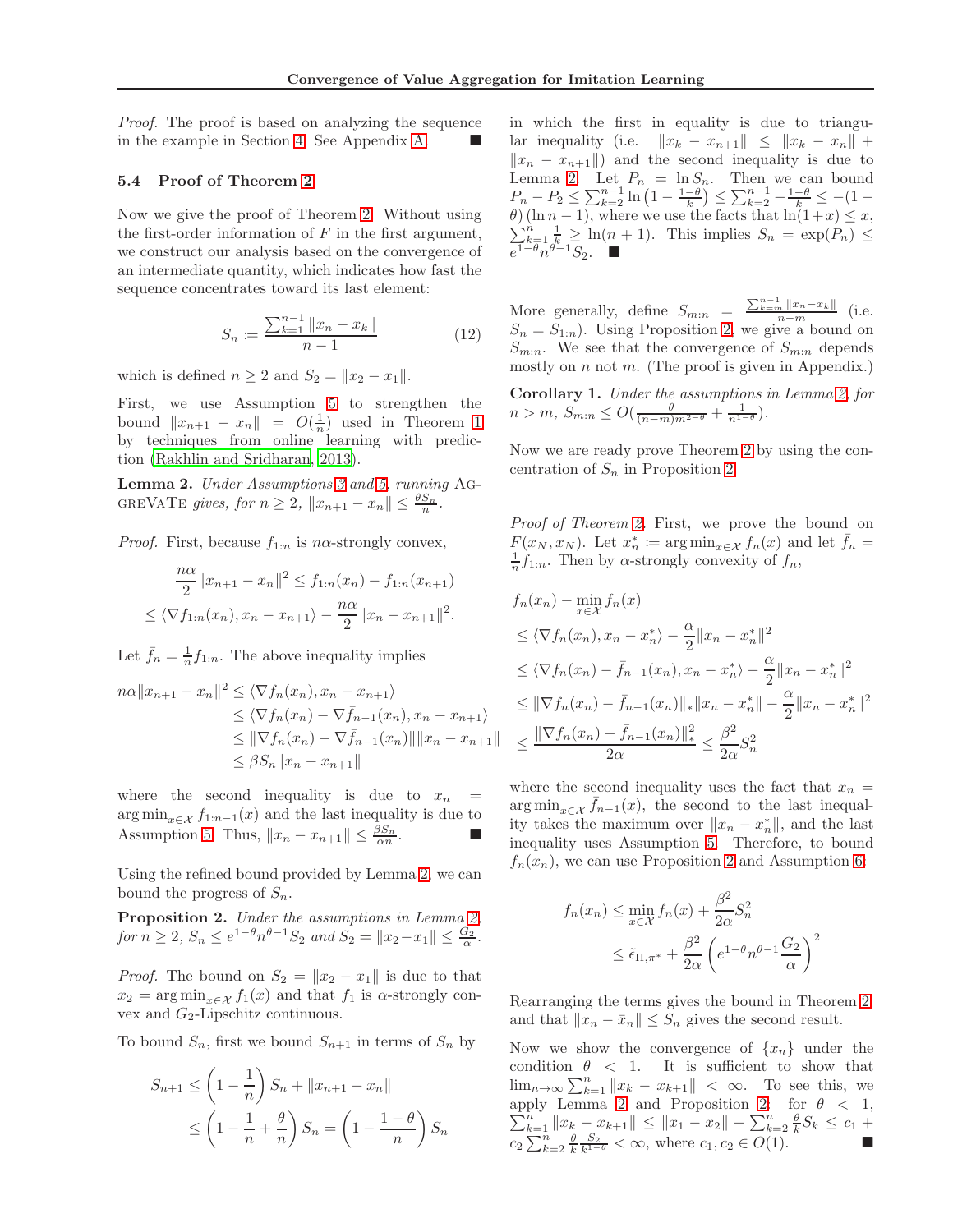#### 5.5 Stochastic Problems

We analyze the convergence of AGGREVATE in stochastic problems using finite-sample approximation: Define  $f(x; s) = \mathbb{E}_{\pi}[A_{\pi^*|t}]$  such that  $f_n(x) =$  $\mathbb{E}_{d_{\pi_n}}[f(x; s)]$ . Instead of using  $f_n(\cdot)$  as the per-round cost in the nth iteration, we take its finite samples approximation  $g_n(\cdot) = \sum_{k=1}^{m_n} f(\cdot; s_{n,k})$ , where  $m_n$  is the number of independent samples collected in the nth iteration under distribution  $d_{\pi_n}$ . That is, the update rule in [\(7\)](#page-2-5) in stochastic setting is modified to  $\pi_{n+1} = \arg \min_{\pi \in \Pi} g_{1:n}(\pi).$ 

<span id="page-6-2"></span>Theorem 4. In addition to Assumptions [5](#page-4-1) and [6,](#page-4-2) assume  $f(x; s)$  is  $\alpha$ -strongly convex in x and  $||f(x; s)||_* < G_2$  almost surely. Let  $\theta = \frac{\beta}{\alpha}$  and suppose  $m_n = m_0 n^r$  for some  $r \ge 0$ . For all  $\tilde{N} > 0$ , with probability at least  $1 - \delta$ ,

$$
F(x_N, x_N) \leq \tilde{\epsilon}_{\Pi, \pi^*} + \tilde{O}\left(\frac{\theta^2}{c} \frac{\ln(1/\delta) + C_{\mathcal{X}}}{N^{\min\{r, 2, 2 - 2\theta\}}}\right) + \tilde{O}\left(\frac{\ln(1/\delta) + C_{\mathcal{X}}}{cN^{\min\{2, 1 + r\}}}\right)
$$

where  $c = \frac{\alpha}{G_2^2 m_0}$  and  $C_{\mathcal{X}}$  is a constant of the complexity of Π.

Proof. The proof is similar to the proof of Theorem [2.](#page-4-3) To handle the stochasticity, we use a generalization of Azuma-Hoeffding inequality to vector-valued martingales [\(Hayes, 2005\)](#page-8-17) to derive a high-probability bound on  $\|\nabla g_n(x_n) - \nabla f_n(x_n)\|_*$  and a uniform bound on  $\sup_{x \in \mathcal{X}} \frac{1}{n} \|\nabla g_{1:n}(x) - \nabla f_{1:n}(x)\|_*$ . These error bounds allow us to derive a stochastic version of Lemma [2,](#page-5-0) Proposition [2,](#page-5-1) and then the performance inequality in the proof of Theorem [2.](#page-4-3) See Appendix [B](#page-12-0) for the complete proof.

The growth of sample size  $m_n$  over iterations determines the main behavior of AggreVaTe in stochastic problems. For  $r = 0$ , compared with Theorem [2,](#page-4-3) Theorem [4](#page-6-2) has an additional constant error in  $\tilde{O}(\frac{1}{m_0})$ , which is comparable to the stochastic error in selecting the best policy in the classical approach. However, the error here is due to approximating the gradient  $\nabla f_n$  rather than the objective function  $f_n$ . For  $r > 0$ , by slightly taking more samples over iterations (e.g.  $r = 2 - 2\theta$ , we see the convergence rate can get closer to  $\tilde{O}(N^{2-2\theta})$  as in the ideal case given by Theorem [2.](#page-4-3) However, it cannot be better than  $\tilde{O}(\frac{1}{N})$ . Therefore, for stochastic problems, a stability constant  $\theta < 1/2$ and a growing rate  $r > 1$  does not contribute to faster convergence as opposed to the deterministic case in Theorem [2.](#page-4-3)

Note while our analysis here is based on finite-sample approximation  $g_n(\cdot) = \sum_{k=1}^{m_n} f(\cdot; s_{n,k})$ , the same technique can also be applied to the scenario in the bandit setting and another online regression problem is solved to learn  $f_n(\cdot)$  as in the case considered by [Ross and Bagnell \(2014\)](#page-8-7). A discussion is given in Appendix [C.](#page-20-0)

The analysis given as Theorem [4](#page-6-2) can be viewed as a generalization of the analysis of Empirical Risk Minimization (ERM) to non-i.i.d. scenarios, where the distribution depends on the decision variable. For optimizing a strongly convex objective function with i.i.d. samples, it has been shown by [Shalev-Shwartz et al.](#page-8-19) [\(2009\)](#page-8-19) that  $x_N$  exhibits a fast convergence to the optimal performance in  $O(\frac{1}{N})$ . By specializing our gen-eral result in Theorem [4](#page-6-2) with  $\theta$ ,  $r = 0$  to recover the classical i.i.d. setting, we arrive at a bound on the performance of  $x_N$  in  $\tilde{O}(\frac{1}{N})$ , which matches the best known result up to a log factor. However, Theorem [4](#page-6-2) is proved by a completely different technique using the martingale concentration of the gradient sequence. In addition, by Theorem [2,](#page-4-3) the theoretical results of  $x_N$ here can directly translate to that of the mean policy  $\bar{x}_N$ , which matches the bound for the average decision  $\bar{x}_N$  given by [Kakade and Tewari \(2009\)](#page-8-20).

### <span id="page-6-0"></span>6 REGULARIZATION

We have shown that whether AGGREVATE generates a convergent policy sequence and a last policy with the desired performance depends on the stability constant  $\theta$ . Here we show that by adding regularization to the problem we can make the problem stable. For simplicity, here we consider deterministic problems or stochastic problems with infinite samples.

#### 6.1 Mixing Policies

We first consider the idea of using mixing policies to collect samples, which was originally proposed as a heuristic by [Ross et al. \(2011\)](#page-8-5). It works as follows: in the nth iteration of AggreVaTe, instead of using  $F(\pi_n, \cdot)$  as the per-round cost, it uses  $F(\pi_n, \cdot)$  which is defined by

<span id="page-6-3"></span>
$$
\hat{F}(\pi_n, \pi) = \mathbb{E}_{d_{\tilde{\pi}_n}} \mathbb{E}_{\pi} [A_{\pi^*|t}] \tag{13}
$$

The state distribution  $d_{\tilde{\pi}_n}(s)$  is generated by running  $\pi^*$  with probability q and  $\pi_n$  with probability  $1-q$  at each time step. Originally, [Ross et al. \(2011\)](#page-8-5) proposes to set q to decay exponentially over the iterations of AGGREVATE. (The proofs are given in Appendix [A.](#page-9-0))

<span id="page-6-1"></span><sup>&</sup>lt;sup>6</sup>The constant  $C_{\mathcal{X}}$  can be thought as  $\ln |\mathcal{X}|$ , where  $|\mathcal{X}|$ measures the size of  $X$  in e.g. Rademacher complexity or covering number [\(Mohri et al.](#page-8-18), [2012](#page-8-18)). For example,  $\ln |\mathcal{X}|$ can be linear in dim  $\mathcal{X}$ .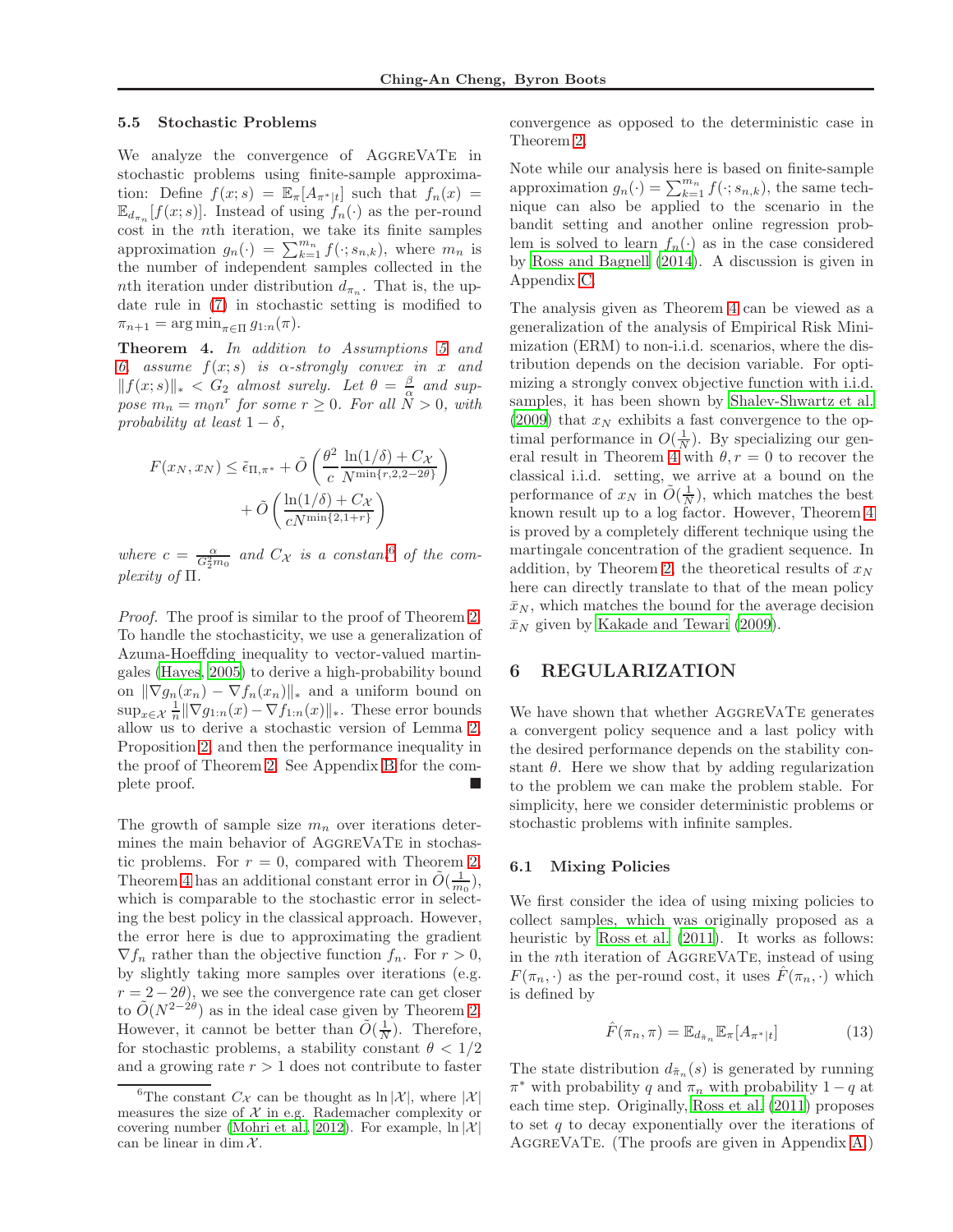Here we show that the usage of mixing policies also has the effect of stabilizing the problem.

<span id="page-7-2"></span>**Lemma 3.** Let  $\|p_1 - p_2\|_1$  denote the total variational distance between distributions  $p_1$  and  $p_2$ . As-sume<sup>[7](#page-7-1)</sup> for any policy  $\pi, \pi'$  parameterized by x, y it satisfies  $\frac{1}{T} \sum_{t=0}^{T-1} ||d_{\pi|t} - d_{\pi'|t}||_1 \leq \frac{\beta}{2G_2} ||x - y||$  and as $sum \, \mathbb{E}_{\pi}[A_{\pi^*|t}](s) \Vert_* \leq G_2$ . Then  $\nabla_2 F$  is uniformly  $(1-q^T)\beta$ -Lipschitz continuous in the second argument.

By Lemma [3,](#page-7-2) if  $\theta > 1$ , then choosing a fixed  $q >$  $(1 - \frac{1}{\theta})^{1/T}$  ensures the stability constant of  $\hat{F}$  to be  $\hat{\theta}$  < 1. However, stabilizing the problem in this way incurs a constant cost as shown in Corollary [2.](#page-7-3)

<span id="page-7-3"></span>Corollary 2. Suppose  $\mathbb{E}_{\pi}[A_{\pi^*|t}] < M$  for all  $\pi$ . Define  $\Delta_N = \frac{(\hat{\theta}e^{1-\hat{\theta}}G_2)^2}{2\alpha}N^{2(\hat{\theta}-1)}$ . Then under the assumptions in Lemma [3](#page-7-2) and Assumption [3.1,](#page-4-5) running AGGREVATE with  $F$  in [\(13\)](#page-6-3) and a mixing rate q gives

$$
F(x_N, x_N) \le \Delta_N + \tilde{\epsilon}_{\Pi, \pi^*} + 2M \min(1, Tq)
$$

#### 6.2 Weighted Regularization

Here we consider another scheme for stabilizing the problem. Suppose F satisfies Assumption [3](#page-3-4) and [5.](#page-4-1) For some  $\lambda > 0$ , define

$$
\tilde{F}(x,x) = F(x,x) + \lambda R(x) \tag{14}
$$

in which<sup>[8](#page-7-4)</sup>  $R(x)$  is an  $\alpha$ -strongly convex regularization term such that  $R(x) \geq 0, \forall x \in \mathcal{X}$  and  $\min_{y \in \mathcal{X}} F(x, y) + \lambda R(y) = (1 + \lambda)O(\tilde{\epsilon}_{\Pi, \pi^*}).$  For example, R can be  $F(\pi^*, \cdot)$  when  $\pi^*$  is (close) to optimal (e.g. in the case of DAGGER), or  $R(x)$  =  $\mathbb{E}_{s,t\sim d_{\pi^*}}\mathbb{E}_{a\sim \pi}\mathbb{E}_{a^*\sim \pi^*}[d(a,a^*)],$  where  $\pi$  is a policy parametrized by x and  $d(\cdot, \cdot)$  is some metric of space A (i.e. it uses the distance between  $\pi$  and  $\pi^*$  as regularization).

It can be seen that  $\tilde{F}$  is uniformly  $(1 + \lambda)\alpha$ -strongly convex in the second argument and  $\nabla_2 \tilde{F}$  is uniformly  $\beta$ -continuous in the second argument. That is, if we choose  $\lambda > \theta - 1$ , then the stability constant  $\tilde{\theta}$  of  $\tilde{F}$ satisfies  $\tilde{\theta} < 1$ .

<span id="page-7-6"></span>Corollary 3. Define  $\Delta_N = \frac{(\tilde{\theta}e^{1-\tilde{\theta}}G_2)^2}{2\alpha}N^{2(\tilde{\theta}-1)}$ . Running AGGREVATE with  $\tilde{F}$  in [\(14\)](#page-7-5) as the per-round cost has performance satisfies: for all  $N > 0$ ,

$$
F(x_N, x_N) \le (1 + \lambda) \left( O(\tilde{\epsilon}_{\Pi, \pi^*}) + \Delta_N \right)
$$

*Proof.* Because  $F(x_N, x_N) = \tilde{F}(x_N, x_N) - \lambda R(x_N)$ , the inequality can be proved by applying Theorem [2](#page-4-3) to  $F(x_N, x_N)$ .

By Corollary [3,](#page-7-6) using AGGREVATE to solve a weighted regularized problem in [\(14\)](#page-7-5) would generate a convergent sequence for  $\lambda$  large enough. Unlike using a mixing policy, here the performance guarantee on the last policy is only worsened by a multiplicative constant on  $\tilde{\epsilon}_{\Pi,\pi^*}$ , which can be made small by choosing a larger policy class.

The result in Corollary [3](#page-7-6) can be strengthened particularly when  $R(x) = \mathbb{E}_{s,t \sim d_{\pi^*}} \mathbb{E}_{a \sim \pi} \mathbb{E}_{a^* \sim \pi^*}[d(a,a^*)]$  is used. In this case, it can be shown that  $CR(x) \geq$  $F(x, x)$  for some  $C > 0$  (usually  $C > 1$ ) [\(Pan et al.,](#page-8-3) [2017\)](#page-8-3). That is,  $F(x, x) + \lambda R(x) \geq (1 + \lambda/C)F(x, x)$ . Thus, the multiplicative constant in Corollary [3](#page-7-6) can be reduced from  $1 + \lambda$  to  $\frac{1 + \lambda}{1 + \lambda/C}$ . It implies that simply by adding a portion of demonstrations gathered under the expert's distribution so that the leaner can anchor itself to the expert while minimizing  $F(x, x)$ , one does not have to find the best policy in the sequence  ${\lbrace \pi_n \rbrace_{n=1}^N}$  as in [\(8\)](#page-2-9), but just return the last policy  $\pi_N$ .

## 7 CONCLUSION

<span id="page-7-5"></span>We contribute a new analysis of value aggregation, unveiling several interesting theoretical insights. Under a weaker assumption than the classical result, we prove that the convergence of the last policy depends solely on a problem's structural property and we provide a tight non-asymptotic bound on its performance in both deterministic and stochastic problems. In addition, using the new theoretical results, we show that the stability of the last policy can be reinforced by additional regularization with minor performance loss. This suggests that under proper conditions a practitioner can just run AggreVaTe and then take the last policy, without performing an additional statistical test to find the best policy, as required by the classical analysis. Finally, as our results concerning the last policy are based on the perturbation of gradients, we believe this provides a potential explanation as to why AggreVaTe has demonstrated empirical success in non-convex problems with neural-network policies.

#### Acknowledgments

This work was supported in part by NSF NRI award 1637758.

#### References

- <span id="page-7-0"></span>Antsaklis, P. J. and Michel, A. N. (2007). A linear systems primer, volume 1. Birkhäuser Boston.
- <span id="page-7-7"></span>Bertsekas, D. P., Bertsekas, D. P., Bertsekas, D. P., and Bertsekas, D. P. (1995). Dynamic programming

<span id="page-7-1"></span><sup>7</sup>These two are sufficient to Assumption [3.2](#page-4-6) and [5.](#page-4-1)

<span id="page-7-4"></span><sup>&</sup>lt;sup>8</sup>See Appendix [D](#page-20-1) for discussion of the case where  $R(\cdot)$  =  $F(\pi^*, \cdot)$  regardless of the condition  $R(x) \geq 0$ .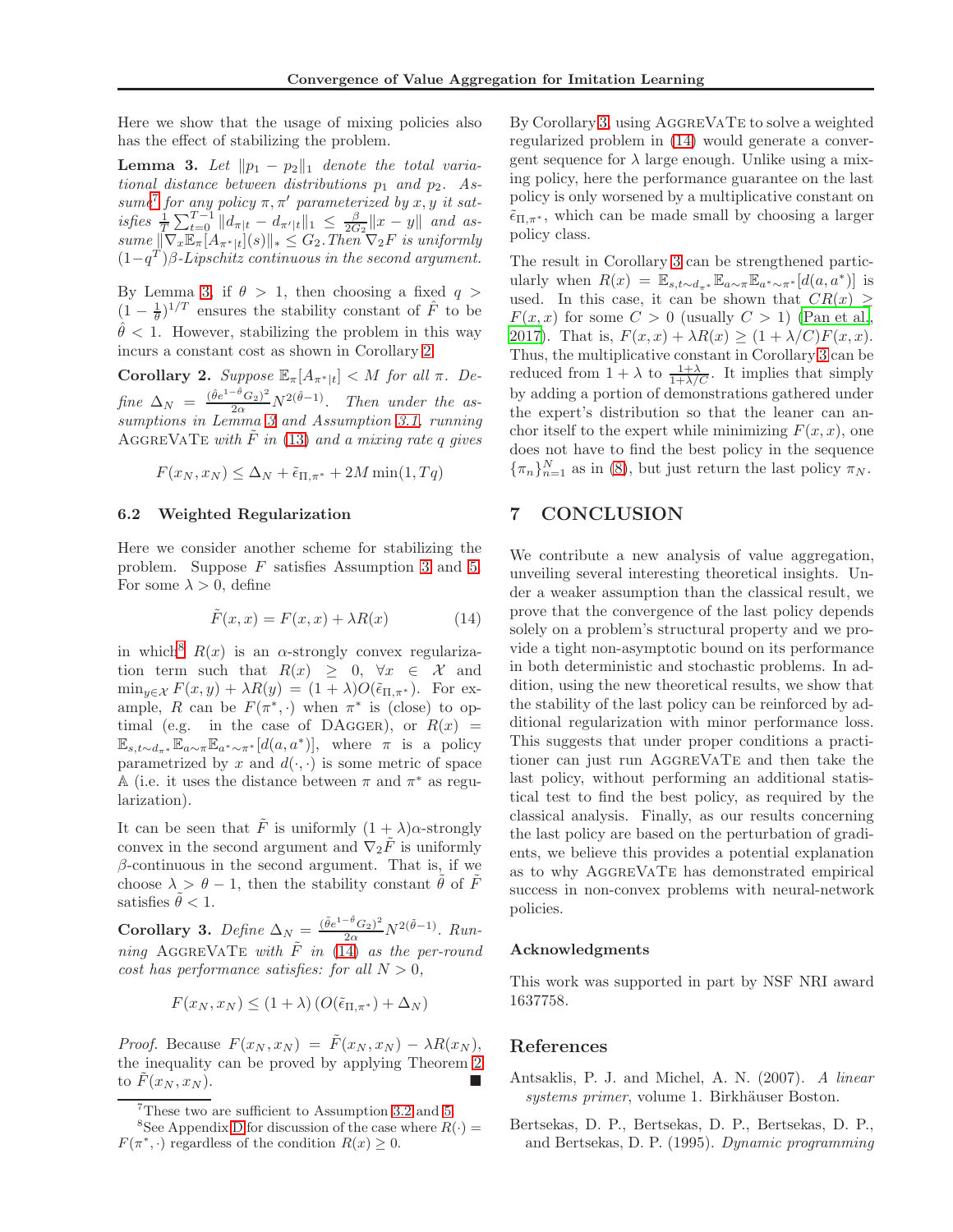and optimal control, volume 1. Athena scientific Belmont, MA.

- <span id="page-8-14"></span>Cesa-Bianchi, N., Conconi, A., and Gentile, C. (2004). On the generalization ability of on-line learning algorithms. IEEE Transactions on Information Theory, 50(9):2050–2057.
- <span id="page-8-23"></span>Cucker, F. and Zhou, D. X. (2007). Learning theory: an approximation theory viewpoint, volume 24. Cambridge University Press.
- <span id="page-8-17"></span>Hayes, T. P. (2005). A large-deviation inequality for vector-valued martingales. Combinatorics, Probability and Computing.
- <span id="page-8-11"></span>Hazan, E. et al. (2016). Introduction to online convex optimization. Foundations and Trends <sup>R</sup> in Optimization, 2(3-4):157–325.
- <span id="page-8-12"></span>Kakade, S. and Langford, J. (2002). Approximately optimal approximate reinforcement learning. In International Conference on Machine Learning, volume 2, pages 267–274.
- <span id="page-8-20"></span>Kakade, S. M. and Tewari, A. (2009). On the generalization ability of online strongly convex programming algorithms. In Advances in Neural Information Processing Systems, pages 801–808.
- <span id="page-8-22"></span>Lan, G. (2013). The complexity of large-scale convex programming under a linear optimization oracle. arXiv preprint arXiv:1309.5550.
- <span id="page-8-8"></span>Laskey, M., Chuck, C., Lee, J., Mahler, J., Krishnan, S., Jamieson, K., Dragan, A., and Goldberg, K. (2017). Comparing human-centric and robot-centric sampling for robot deep learning from demonstrations. In IEEE International Conference on Robotics and Automation, pages 358–365. IEEE.
- <span id="page-8-13"></span>Lee, W. S., Bartlett, P. L., and Williamson, R. C. (1998). The importance of convexity in learning with squared loss. IEEE Transactions on Information Theory, 44(5):1974–1980.
- <span id="page-8-21"></span>McMahan, H. B. (2014). A survey of algorithms and analysis for adaptive online learning. arXiv preprint arXiv:1403.3465.
- <span id="page-8-2"></span>Mnih, V., Kavukcuoglu, K., Silver, D., Graves, A., Antonoglou, I., Wierstra, D., and Riedmiller, M. (2013). Playing atari with deep reinforcement learning. arXiv preprint arXiv:1312.5602.
- <span id="page-8-18"></span>Mohri, M., Rostamizadeh, A., and Talwalkar, A. (2012). Foundations of machine learning. MIT press.
- <span id="page-8-15"></span>Nesterov, Y. (2013). Introductory lectures on convex optimization: A basic course, volume 87. Springer Science & Business Media.
- <span id="page-8-3"></span>Pan, Y., Cheng, C.-A., Saigol, K., Lee, K., Yan, X., Theodorou, E., and Boots, B. (2017). Agile off-road

autonomous driving using end-to-end deep imitation learning. *arXiv preprint arXiv:1709.07174*.

- <span id="page-8-4"></span>Pomerleau, D. A. (1989). Alvinn: An autonomous land vehicle in a neural network. In Advances in Neural Information Processing Systems, pages 305–313.
- <span id="page-8-16"></span>Rakhlin, A. and Sridharan, K. (2013). Online learning with predictable sequences. In Conference on Learning Theory, pages 993–1019.
- <span id="page-8-7"></span>Ross, S. and Bagnell, J. A. (2014). Reinforcement and imitation learning via interactive no-regret learning. arXiv preprint arXiv:1406.5979.
- <span id="page-8-5"></span>Ross, S., Gordon, G. J., and Bagnell, D. (2011). A reduction of imitation learning and structured prediction to no-regret online learning. In International Conference on Artificial Intelligence and Statistics, pages 627–635.
- <span id="page-8-9"></span>Ross, S., Melik-Barkhudarov, N., Shankar, K. S., Wendel, A., Dey, D., Bagnell, J. A., and Hebert, M. (2013). Learning monocular reactive uav control in cluttered natural environments. In IEEE International Conference onRobotics and Automation, pages 1765–1772. IEEE.
- <span id="page-8-19"></span>Shalev-Shwartz, S., Shamir, O., Srebro, N., and Sridharan, K. (2009). Stochastic convex optimization. In Conference on Learning Theory.
- <span id="page-8-1"></span>Silver, D., Huang, A., Maddison, C. J., Guez, A., Sifre, L., Van Den Driessche, G., Schrittwieser, J., Antonoglou, I., Panneershelvam, V., Lanctot, M., et al. (2016). Mastering the game of go with deep neural networks and tree search. Nature, 529(7587):484–489.
- <span id="page-8-6"></span>Sun, W., Venkatraman, A., Gordon, G. J., Boots, B., and Bagnell, J. A. (2017). Deeply aggrevated: Differentiable imitation learning for sequential prediction. arXiv preprint arXiv:1703.01030.
- <span id="page-8-0"></span>Sutton, R. S. and Barto, A. G. (1998). Introduction to reinforcement learning, volume 135. MIT Press Cambridge.
- <span id="page-8-10"></span>Vapnik, V. N. (1998). Statistical learning theory, volume 1. Wiley New York.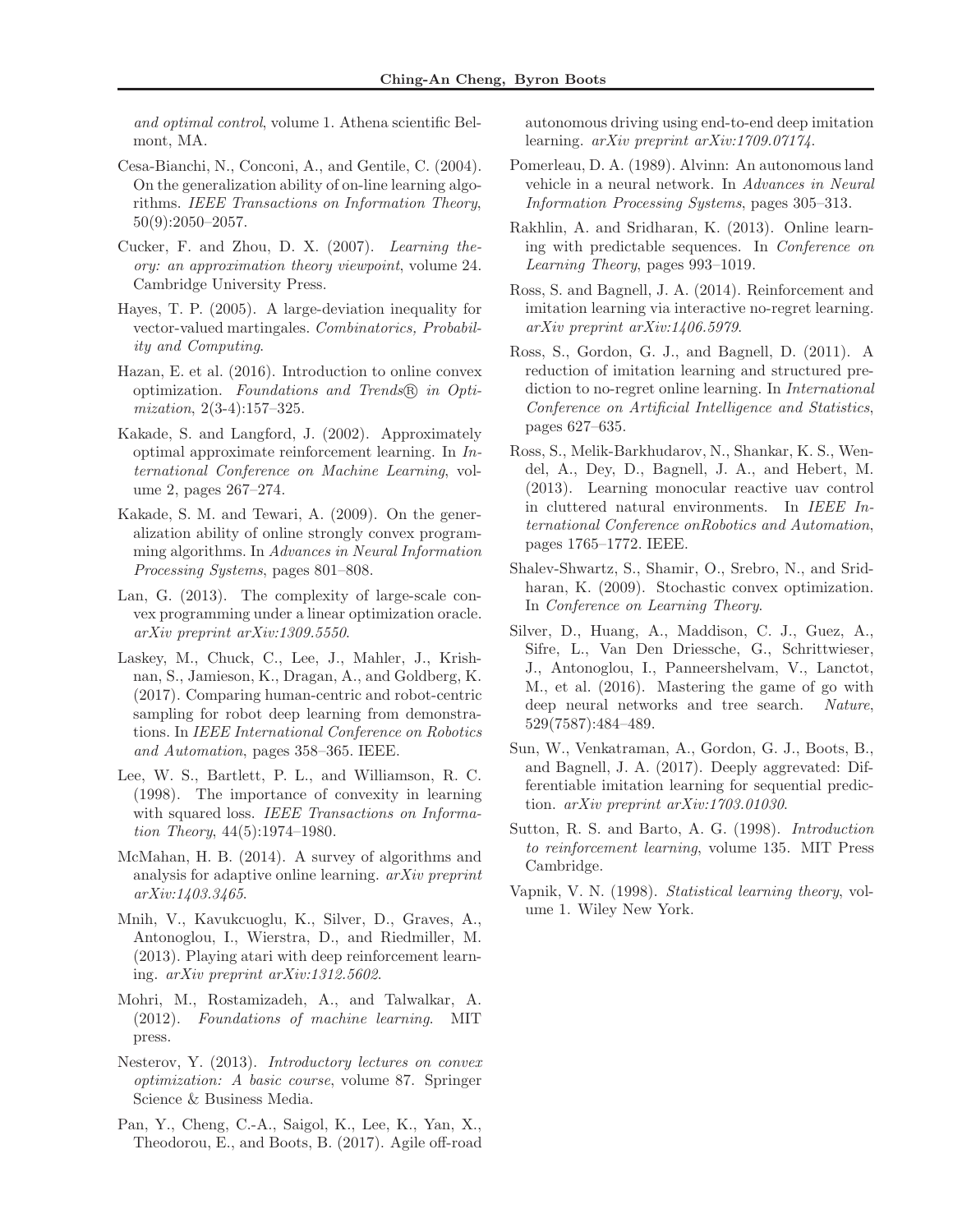## Appendix

## <span id="page-9-0"></span>A Proofs

*Proof of Proposition 1.* Let  $\pi$  be parametrized by x. We prove the sufficient conditions by showing that  $A_{\pi^*|t}(s, a)$  is strongly convex in a for all  $s \in \mathbb{S}$ , which by the linear policy assumption implies  $f_n(\pi)$  is strongly convex in  $x$ .

For the first case, since  $Q_{\pi^*|t}(s, a) = c_t(s, a) + \mathbb{E}_{s'|s, a}[V_{\pi^*|t+1}(s')]$ , given the constant assumption, it follows that

$$
A_{\pi^*|t}(s, a) = Q_{\pi^*|t}(s, a) - V_{\pi^*|t}(s) = c_t(s, a) + \text{const.}
$$

is strongly convex in terms of a.

For the second case, consider a system  $ds = (f(s) + g(s)a) dt + h(s) dw$ , where f, g, h are some matrix functions and dw is a Wiener process. By Hamilton-Jacobi-Bellman equation [\(Bertsekas et al., 1995\)](#page-7-7), the advantage function can be written as

$$
A_{\pi^*|t}(s, a) = c_t(s, a) + \partial_s V_{\pi^*|t}(s)^T g(s) a + r(s)
$$

where  $r(s)$  is some function in s. Therefore,  $A_{\pi^*|t}(s, a)$  is strongly convex in a.

Proof of Theorem 1. The proof is based on a basic perturbation lemma in convex analysis (Lemma [4\)](#page-9-1), which for example can be found in [\(McMahan, 2014\)](#page-8-21), and a lemma for online learning (Lemma [5\)](#page-9-2).

<span id="page-9-1"></span>**Lemma 4.** Let  $\phi_1 : \mathbb{R}^d \mapsto \mathbb{R} \cup \{\infty\}$  be a convex function such that  $x_1 = \arg \min_x \phi_t(x)$  exits. Let  $\psi$  be a function such that  $\phi_2(x) = \phi_1(x) + \psi(x)$  is  $\alpha$ -strongly convex with respect to  $\|\cdot\|$ . Let  $x_2 = \arg\min_x \phi_2(x)$ . Then, for any  $g \in \partial \psi(x_1)$ , we have

$$
||x_1 - x_2|| \le \frac{1}{\alpha} ||g||_*
$$

and for any x ′

$$
\phi_2(x_1) - \phi_2(x') \le \frac{1}{2\alpha} \|g\|_*^2
$$

When  $\phi_1$  and  $\psi$  are quadratics (with  $\psi$  possibly linear) the above holds with equality.

<span id="page-9-2"></span>**Lemma 5.** Let  $l_t(x)$  be a sequence of functions. Denote  $l_{1:t}(x) = \sum_{\tau=1}^t l_{\tau}(x)$ . and let

$$
x_t^* = \arg\min_{x \in K} l_{1:t}(x)
$$

Then for any sequence  $\{x_1, \ldots, x_T\}, \tau \geq 1$ , and any  $x^* \in K$ , it holds

$$
\sum_{t=\tau}^{T} l_t(x_t) \le l_{1:T}(x_T^*) - l_{1:\tau-1}(x_{\tau-1}^*)
$$

$$
+ \sum_{t=\tau}^{T} l_{1:t}(x_t) - l_{1:t}(x_t^*)
$$

*Proof.* Introduce a slack loss function  $l_0(\cdot) = 0$  and define  $x_0^* = 0$  for index convenience. This does not change the optimum, since  $l_{0:t}(x) = l_{1:t}(x)$ .

$$
\sum_{t=\tau}^{T} l_t(x_t) = \sum_{t=\tau}^{T} l_{0:t}(x_t) - l_{0:t-1}(x_t)
$$
\n
$$
\leq \sum_{t=\tau}^{T} l_{0:t}(x_t) - l_{0:t-1}(x_{t-1}^*)
$$
\n
$$
= l_{0:T}(x_T^*) - l_{0:T-1}(x_{\tau-1}^*)
$$
\n
$$
+ \sum_{t=\tau}^{T} l_{0:t}(x_t) - l_{0:t}(x_t^*)
$$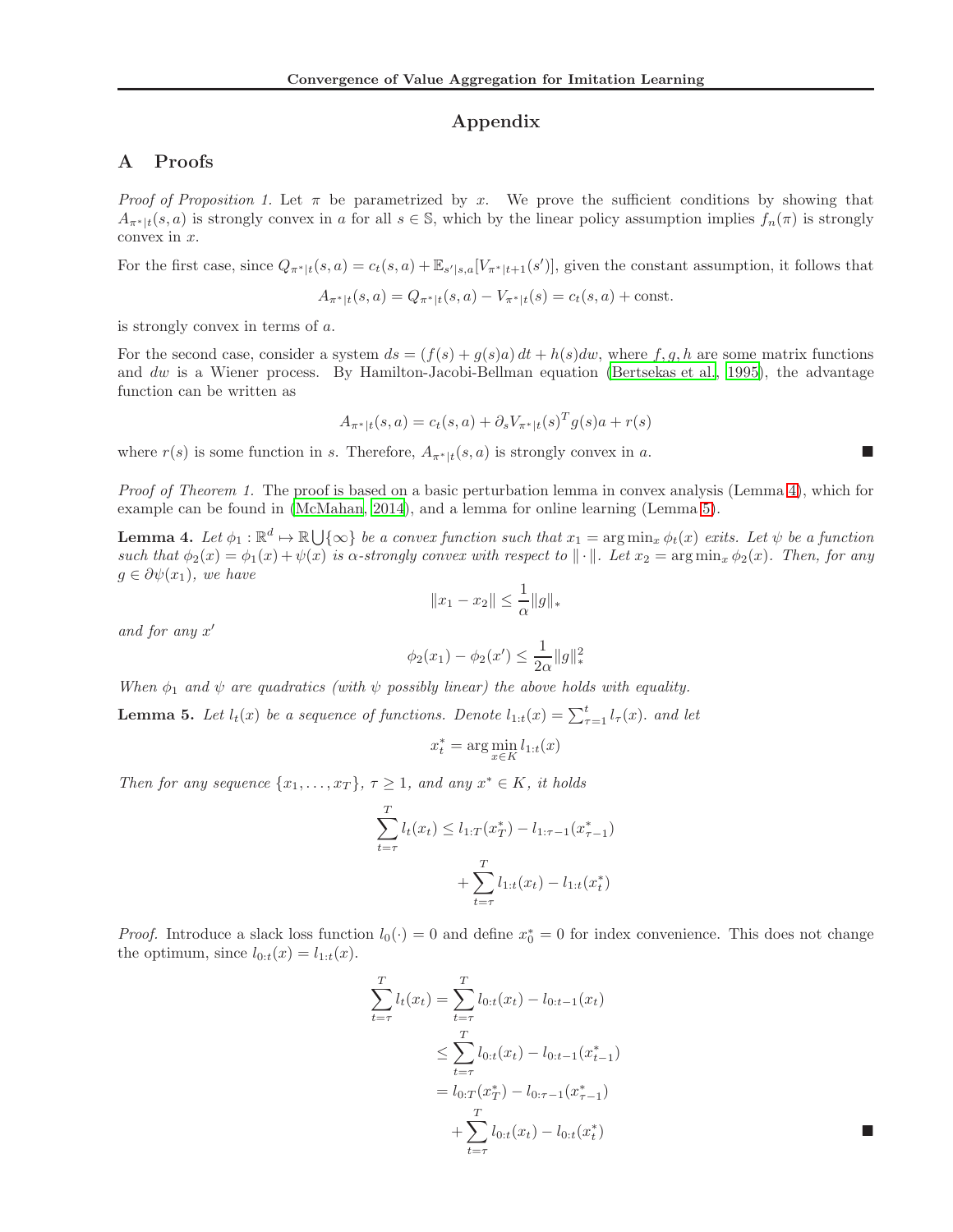Note Lemma [5](#page-9-2) does not require  $l_t$  to be convex and the minimum to be unique.

To prove Theorem [1,](#page-4-4) we first note that by definition of  $\hat{x}_N$ , it satisfies  $F(\hat{x}_N, \hat{x}_N) \leq \frac{1}{N} \sum_{n=1}^N f_n(x_n)$ . To bound the average performance, we use Lemma [5](#page-9-2) and write

$$
\sum_{n=1}^{N} f_n(x_n) \le f_{1:N}(x_{N+1}) + \sum_{n=1}^{N} f_{1:n}(x_n) - f_{1:n}(x_{n+1})
$$

since  $x_n = \arg \min_{x \in \mathcal{X}} f_{1:n-1}(x)$ . Then because  $f_{1:k}$  is ka-strongly convex, by Lemma [4,](#page-9-1)

$$
\sum_{n=1}^{N} f_n(x_n) \le f_{1:N}(x_n^*) + \sum_{n=1}^{N} \frac{\|\nabla f_n(x_n)\|_{*}^2}{2\alpha n}.
$$

Finally, dividing the upper-bound by n and using the facts that  $\sum_{k=1}^{n} \frac{1}{k} \leq \ln(n) + 1$  and  $\min a_i \leq \frac{1}{n} \sum a_i$  for any scalar sequence  $\{a_n\}$ , we have the desired result.

*Proof of Theorem 3.* Consider the example in Section [4.](#page-2-0) For this problem,  $T = 2$ ,  $J(x^*) = 0$ , and  $\tilde{\epsilon}_{\Pi,\pi^*} = 0$ , implying  $F(x,x) = \frac{1}{2}J(x) = \frac{1}{2}(\theta - 1)^2 x^2$ . Therefore, to prove the theorem, we focus on the lower bound of  $x_N^2$ . Since  $x_n = \arg \min_{x \in \mathcal{X}} f_{1:n-1}(x)$  and the cost is quadratic, we can write

$$
x_{n+1} = \underset{x \in \mathcal{X}}{\arg \min} f_{1:n}(x)
$$
  
= 
$$
\underset{x \in \mathcal{X}}{\arg \min} (n-1)(x - x_n)^2 + (x - \theta x_n)^2
$$
  
= 
$$
(1 - \frac{1 - \theta}{n})x_n
$$

If  $\theta = 1$ , then  $x_N = x_1$  and the bound holds trivially. For general cases, let  $p_n = \ln(x_n^2)$ .

$$
p_N - p_2 = 2 \sum_{n=2}^{N-1} \ln \left( 1 - \frac{1-\theta}{n} \right)
$$
  
 
$$
\geq -2(1-\theta) \sum_{n=2}^{N-1} \frac{1}{n - (1-\theta)}
$$

where the inequality is due to the fact that  $\ln(1-x) \ge \frac{-x}{1-x}$  for  $x < 1$ . We consider two scenarios. Suppose  $\theta < 1$ .

$$
p_N - p_2 \ge -2(1 - \theta) \int_1^{N-1} \frac{1}{x - (1 - \theta)} dx
$$
  
= -2(1 - \theta) ln(x - (1 - \theta))\Big|\_1^{N-1}  
= -2(1 - \theta) (ln(N + \theta - 2) - ln(\theta))  
 $\ge -2(1 - \theta) ln(N + \theta - 2)$ 

Therefore,  $x_N^2 \ge x_2^2(N + \theta - 2)^{2(\theta - 1)} \ge \Omega(N^{2(\theta - 1)}).$ On the other hand, suppose  $\theta > 1$ .

$$
p_N - p_2 \ge 2(\theta - 1) \int_2^N \frac{1}{x - (1 - \theta)} dx
$$
  
= 2(\theta - 1) \ln(x - (1 - \theta))|\_2^N  
= 2(\theta - 1) (\ln(N - 1 + \theta) - \ln(1 + \theta))

Therefore,  $x_N^2 \ge x_2^2(N-1+\theta)^{2(\theta-1)}(1+\theta)^{-2(\theta-1)} \ge \Omega(N^{2(\theta-1)})$ . Substituting the lower bound on  $x_N^2$  into the definition of  $F(x, x)$  concludes the proof.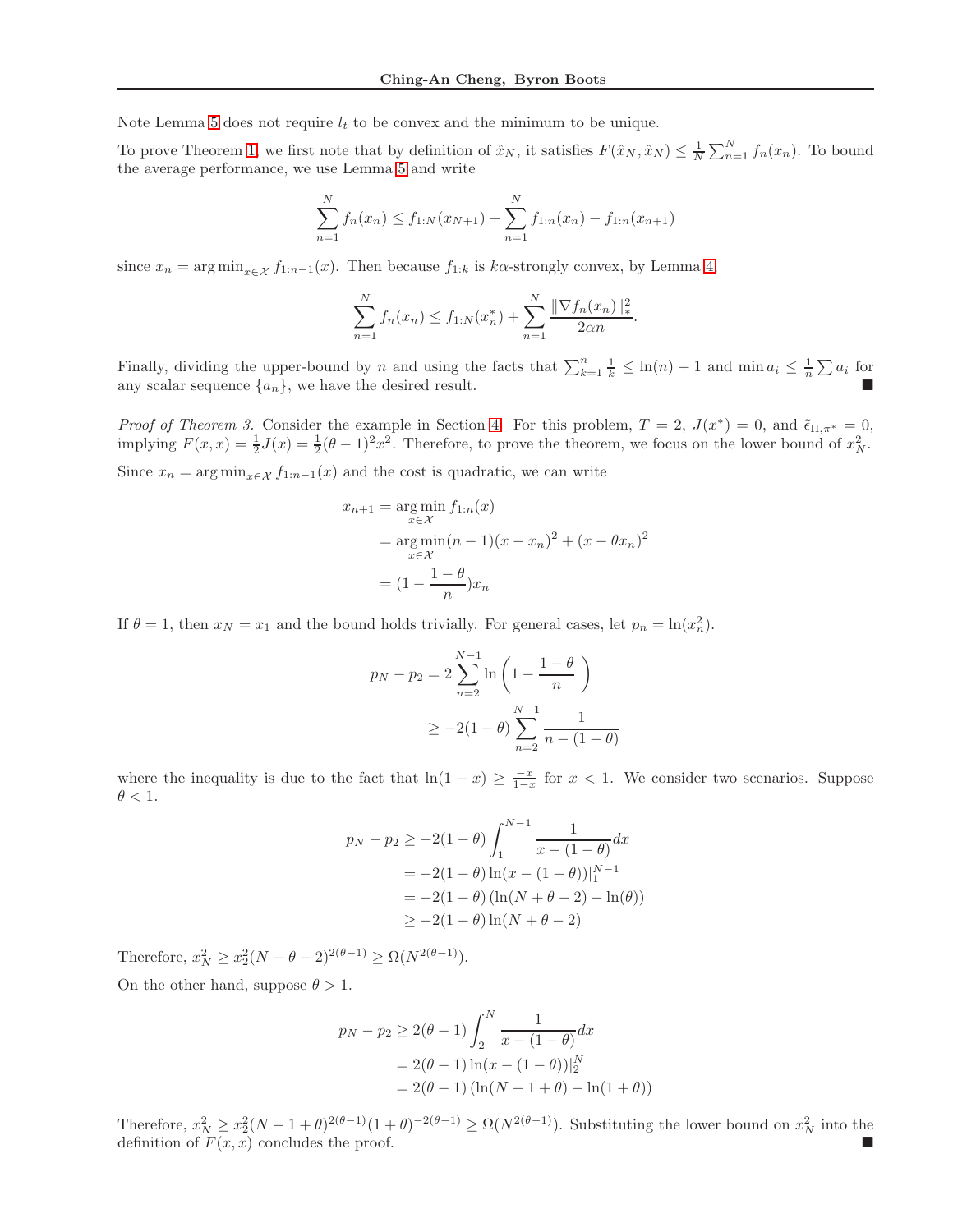Proof of Corollary 1. To prove the corollary, we introduce a basic lemma

<span id="page-11-0"></span>**Lemma 6.** [\(Lan, 2013](#page-8-22), Lemma 1) Let  $\gamma_k \in (0,1)$ ,  $k = 1,2,...$  be given. If the sequence  $\{\Delta_k\}_{k\geq 0}$  satisfies

$$
\Lambda_{k+1} \leq (1 - \gamma_k)\Lambda_k + B_k,
$$

then

$$
\Lambda_k \leq \Gamma_k + \Gamma_k \sum_{i=1}^k \frac{B_i}{\Gamma_{i+1}}
$$

where  $\Gamma_1 = \Lambda_1$  and  $\Gamma_{k+1} = (1 - \gamma_k)\Gamma_k$ .

To bound the sequence  $S_{m:n+1}$ , we first apply Lemma [2.](#page-5-0) Fixed m, for any  $n \geq m+1$ , we have

$$
S_{m:n+1} \le \left(1 - \frac{1}{n - m + 1}\right) S_{m:n} + ||x_{n+1} - x_n||
$$
  
\n
$$
\le \left(1 - \frac{1}{n - m + 1}\right) S_{m:n} + \frac{\theta}{n} S_n
$$
  
\n
$$
\le \left(1 - \frac{1}{n - m + 1}\right) S_{m:n} + \frac{\theta c}{n^{2 - \theta}}
$$

where  $c = S_2 e^{1-\theta}$ .

Then we apply Lemma [6.](#page-11-0) Let  $k = n - m + 1$  and define  $R_k = S_{m:m+k-1} = S_{m:n}$  for  $k \ge 2$ . Then we rewrite the above inequality as

$$
R_{k+1} \le \left(1 - \frac{1}{k}\right)R_k + \frac{\theta c}{(k+m-1)^{2-\theta}}
$$

and define

$$
\Gamma_k := \begin{cases} 1, & k = 1 \\ (1 - \frac{1}{k-1})\Gamma_{k-1}, & k \ge 2 \end{cases}
$$

By Proposition [2,](#page-5-1) the above conversion implies for some positive constant  $c$ ,

$$
R_2 = S_{m:m+1} = ||x_{m+1} - x_m|| \le \frac{\theta S_m}{m} \le \frac{\theta c}{m^{2-\theta}}
$$

and  $\Gamma_k \leq O(1/k)$  and  $\frac{\Gamma_k}{\Gamma_i} \leq O(\frac{i}{k})$ . Thus, by Lemma [6,](#page-11-0) we can derive

$$
R_k \le \frac{1}{k} R_2 + O\left(\theta c \sum_{i=1}^k \frac{i}{k} \frac{1}{(i+m-1)^{2-\theta}}\right)
$$
  

$$
\le \frac{1}{k} R_2 + O\left(\frac{\theta c}{k} \frac{k}{\theta} \frac{1}{(m+k-1)^{1-\theta}}\right)
$$
  

$$
= \frac{1}{k} R_2 + O\left(\frac{1}{(m+k-1)^{1-\theta}}\right)
$$
  

$$
\le \frac{1}{k} \frac{\theta c}{m^{2-\theta}} + O\left(\frac{1}{(m+k-1)^{1-\theta}}\right) = O\left(\frac{1}{n^{1-\theta}}\right)
$$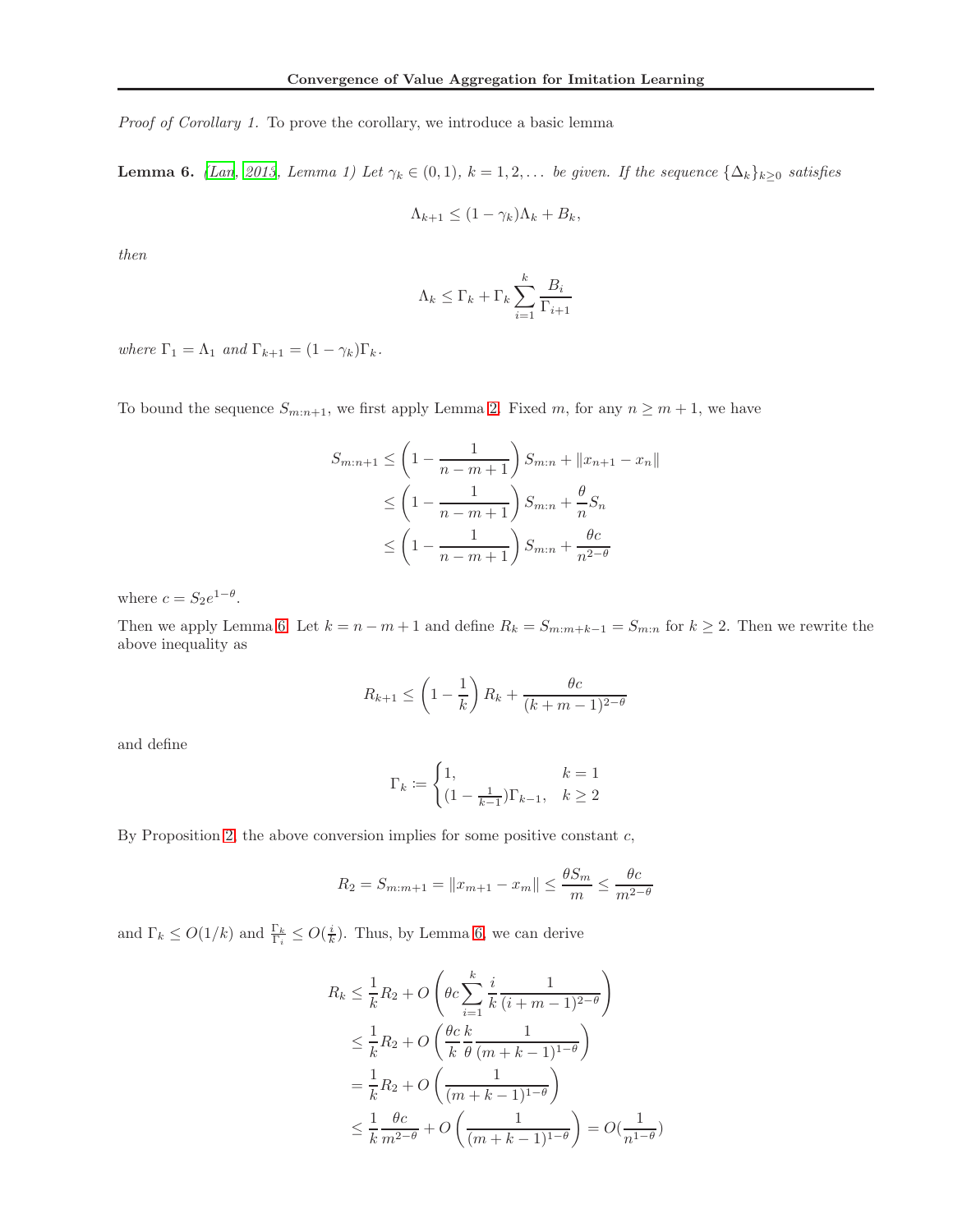where we use the following upper bound in the second inequality

$$
\sum_{i=1}^{k} \frac{i}{(i+m-1)^{2-\theta}} \le \int_0^k \frac{x}{(x+m-1)^{2-\theta}} dx
$$
  
=  $\frac{m + (1-\theta)x - 1}{\theta(1-\theta)(m+x-1)^{1-\theta}} \Big|_0^k$   
=  $\frac{(1-\theta)k + m - 1}{\theta(1-\theta)(m+k-1)^{1-\theta}} - \frac{m-1}{\theta(1-\theta)(m-1)^{1-\theta}}$   
=  $\frac{k}{\theta} \frac{1}{(m+k-1)^{1-\theta}} + \frac{m-1}{\theta(1-\theta)} \left( \frac{1}{(m+k-1)^{1-\theta}} - \frac{1}{(m-1)^{1-\theta}} \right)$   
 $\le \frac{k}{\theta} \frac{1}{(m+k-1)^{1-\theta}}$ 

Proof of Lemma 3. Define  $\delta_{\pi|t}$  such that  $d_{\pi|t;q}(s) = (1-q^t)\delta_{\pi|t}(s) + q^t d_{\pi^*}(s)$ , and define  $g_{z|t}(s) = \nabla_z \mathbb{E}_{\pi}[Q_{\pi^*|t}](s)$ , for  $\pi$  parametrized by z; then by assumption,  $||g_{z|t}||_* < G_2$ . Let  $\pi$ ,  $\pi'$  be two policies parameterized by  $x, y \in \mathcal{X}$ , respectively. Then

$$
\|\nabla_2 \hat{F}(x, z) - \nabla_2 \hat{F}(y, z)\|_{*}
$$
\n
$$
= \|\mathbb{E}_{d_{\tilde{\pi}}} [g_{z|t}] - \mathbb{E}_{d_{\tilde{\pi}'}} [g_{z|t}] \|_{*}
$$
\n
$$
= \|\frac{1}{T} \sum_{t=0}^{T-1} (1 - q^t) (\mathbb{E}_{\delta_{\pi|t;q}} [g_{z|t}] - \mathbb{E}_{\delta_{\pi'|t;q}} [g_{z|t}] )\|_{*}
$$
\n
$$
\leq (1 - q^T) \frac{1}{T} \sum_{t=0}^{T-1} \|\mathbb{E}_{\delta_{\pi|t;q}} [g_{z|t}] - \mathbb{E}_{\delta_{\pi'|t;q}} [g_{z|t}] \|_{*}
$$
\n
$$
\leq (1 - q^T) \frac{2G_2}{T} \sum_{t=0}^{T-1} \|\delta_{\pi|t;q} - \delta_{\pi'|t;q}\|_{1}
$$
\n
$$
\leq (1 - q^T) \frac{2G_2}{T} \sum_{t=0}^{T-1} \|d_{\pi|t} - d_{\pi'|t}\|_{1}
$$
\n
$$
\leq (1 - q^T) \beta \|x - y\|
$$

in which the second to the last inequality is because the divergence between  $d_{\pi|t}$  and  $d_{\pi'|t}$  is the largest among all state distributions generated by the mixing policies.

<span id="page-12-0"></span>*Proof of Corollary 2.* The proof is similar to Lemma [3](#page-7-2) and the proof of [\(Ross et al.](#page-8-5), [2011](#page-8-5), Theorem 4.1).

### B Analysis of AggreVaTe in Stochastic Problems

Here we give the complete analysis of the convergence of AGGREVATE in stochastic problems using finitesample approximation. For completeness, we restate the results below: Let  $f(x; s) = \mathbb{E}_{\pi}[A_{\pi^*|t}]$  (i.e.  $f_n(x) =$  $\mathbb{E}_{d_{\pi_n}}[f(x; s)]$ , where policy  $\pi$  is a policy parametrized by x. Instead of using  $f_n(\cdot)$  as the per-round cost in the nth iteration, we use consider its finite samples approximation  $g_n(\cdot) = \sum_{k=1}^{m_n} f(\cdot; s_{n,k})$ , where  $m_n$  is the number of independent samples collected in the nth iteration.

**Theorem 4.** In addition to Assumptions [5](#page-4-1) and [6,](#page-4-2) assume  $f(x; s)$  is  $\alpha$ -strongly convex in x and  $||f(x; s)||_* < G_2$ almost surely. Let  $\theta = \frac{\beta}{\alpha}$  and suppose  $m_n = m_0 n^r$  for some  $r \ge 0$ . For all  $N > 0$ , with probability at least  $1 - \delta$ ,

$$
F(x_N, x_N) \leq \tilde{\epsilon}_{\Pi, \pi^*} + \tilde{O}\left(\frac{\theta^2}{c} \frac{\ln(1/\delta) + C_{\mathcal{X}}}{N^{\min\{r, 2, 2 - 2\theta\}}}\right) + \tilde{O}\left(\frac{\ln(1/\delta) + C_{\mathcal{X}}}{cN^{\min\{2, 1 + r\}}}\right)
$$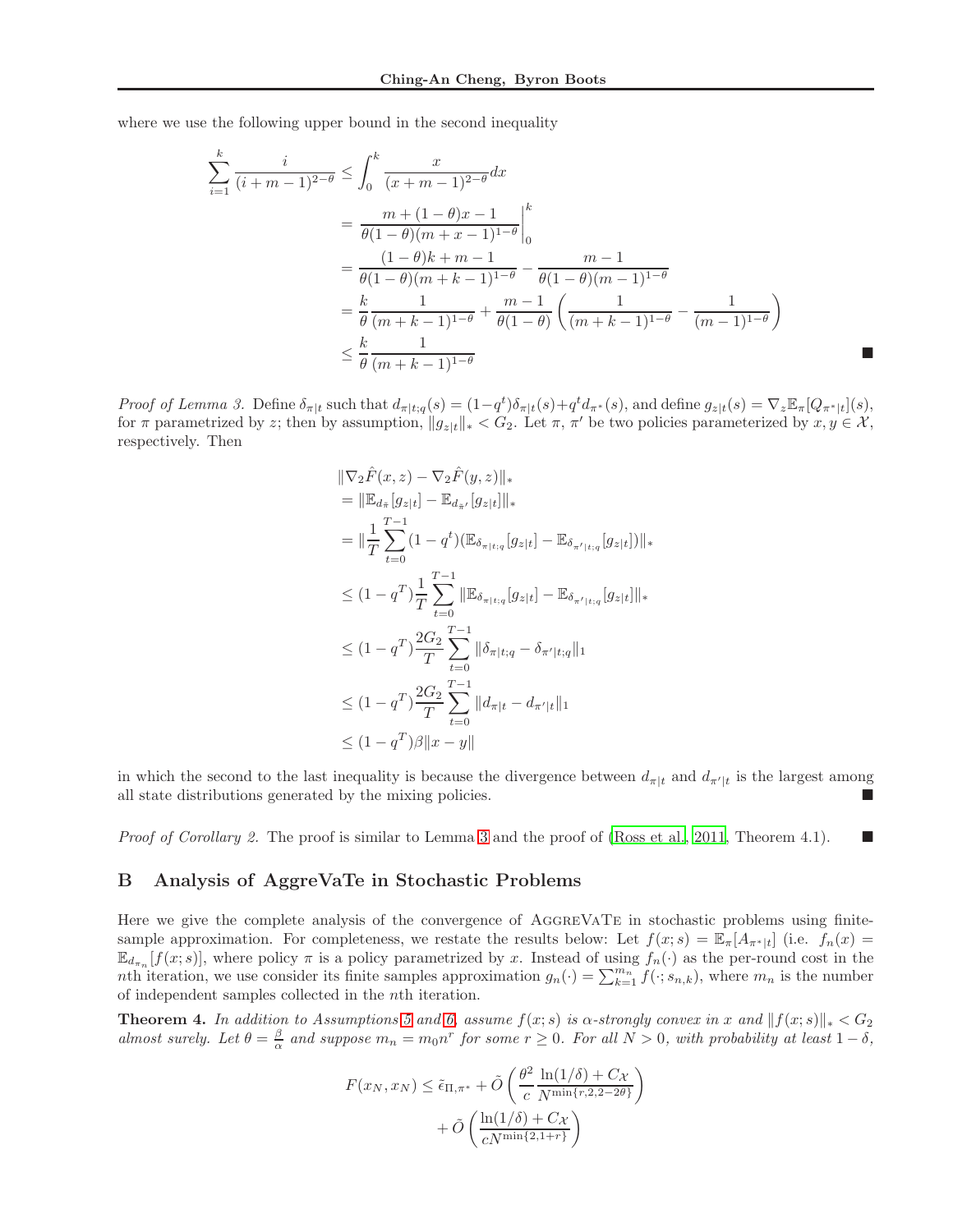where  $c = \frac{\alpha}{G_2^2 m_0}$  and  $C_{\mathcal{X}}$  is a constant<sup>[9](#page-13-0)</sup> of the complexity of  $\Pi$ .

#### B.1 Uniform Convergence of Vector-Valued Martingales

To prove Theorem [4,](#page-6-2) we first introduces several concentration inequalities of vector-valued martingales by [\(Hayes,](#page-8-17) [2005\)](#page-8-17) in Section [B.1.1.](#page-13-1) Then we prove some basic lemmas regarding the convergence the stochastic dynamical systems of  $\nabla g_n(x)$  specified by AGGREVATE in Section [B.1.2](#page-13-2) and [B.1.3.](#page-14-0) Finally, the lemmas in these two sections are extended to provide uniform bounds, which are required to prove Theorem [4.](#page-6-2) In this section, we will state the results generally without limiting ourselves to the specific functions used in AGGREVATE.

#### <span id="page-13-1"></span>B.1.1 Generalization of Azuma-Hoeffding Lemma

First we introduce two theorems by [Hayes \(2005\)](#page-8-17) which extend Azuma-Hoeffding lemma to vector-valued martingales but without dependency on dimension.

<span id="page-13-3"></span>**Theorem 5.** [\(Hayes](#page-8-17), [2005](#page-8-17), Theorem 1.8) Let  $\{X_n\}$  be a (very-weak) vector-valued martingale such that  $X_0 = 0$ and for every n,  $||X_n - X_{n-1}|| \leq 1$  almost surely. Then, for every  $a > 0$ , it holds

$$
\Pr(||X_n|| \ge a) < 2e \exp\left(\frac{-(a-1)^2}{2n}\right)
$$

<span id="page-13-4"></span>**Theorem 6.** [\(Hayes](#page-8-17), [2005](#page-8-17), Theorem 7.4) Let  $\{X_n\}$  be a (very-weak) vector-valued martingale such that  $X_0 = 0$ and for every n,  $||X_n - X_{n-1}|| \leq c_n$  almost surely. Then, for every  $a > 0$ , it holds

$$
\Pr(||X_n|| \ge a) < 2 \exp\left(\frac{-(a - Y_0)^2}{2 \sum_{i=1}^n c_i^2}\right)
$$

<span id="page-13-2"></span>where  $Y_0 = \max\{1 + \max c_i, 2 \max c_i\}.$ 

#### B.1.2 Concentration of i.i.d. Vector-Valued Functions

Theorem [5](#page-13-3) immediately implies the concentration of approximating vector-valued functions with finite samples.

<span id="page-13-5"></span>**Lemma 7.** Let  $x \in \mathcal{X}$  and let  $f(x) = \mathbb{E}_{\omega}[f(x; \omega)]$ , where  $f : \mathcal{X} \to E$  and E is equipped with norm  $\|\cdot\|$ . Assume  $|| f(x; \omega) || \leq G$  almost surely. Let  $g(x) = \frac{1}{M} \sum_{m=1}^{M} f(x; \omega_k)$  be its finite sample approximation. Then, for all  $\epsilon > 0$ ,

$$
\Pr(\|g(x) - f(x)\| \ge \epsilon) < 2e \exp\left(-\frac{\left(\frac{M\epsilon}{2G} - 1\right)^2}{2M}\right)
$$

In particular, for  $0 < \epsilon \leq 2G$ ,

$$
\Pr(||g(x) - f(x)|| \ge \epsilon) < 2e^2 \exp\left(-\frac{M\epsilon^2}{8G^2}\right)
$$

*Proof.* Define  $X_m = \frac{1}{2G} \sum_{k=1}^m f(x; \omega_k) - f(x)$ . Then  $X_m$  is vector-value martingale and  $||X_m - X_{m-1}|| \le 1$ . By Theorem [5,](#page-13-3)

$$
\Pr(\|g(x) - f(x)\| \ge \epsilon) = \Pr(\|X_M\| \ge \frac{M\epsilon}{2G}) < 2e \exp\left(-\frac{\left(\frac{M\epsilon}{2G} - 1\right)^2}{2M}\right)
$$

Suppose  $\frac{\epsilon}{2G} < 1$ . Then  $\Pr(\|X_M\| \geq \epsilon) < 2e^2 \exp\left(-\frac{M\epsilon^2}{8G^2}\right)$ 

.

<span id="page-13-0"></span><sup>&</sup>lt;sup>9</sup>The constant  $C_{\mathcal{X}}$  can be thought as  $\ln |\mathcal{X}|$ , where  $|\mathcal{X}|$  measures the size of  $\mathcal{X}$  in e.g. Rademacher complexity or covering number [\(Mohri et al., 2012\)](#page-8-18). For example,  $\ln |\mathcal{X}|$  can be linear in dim X.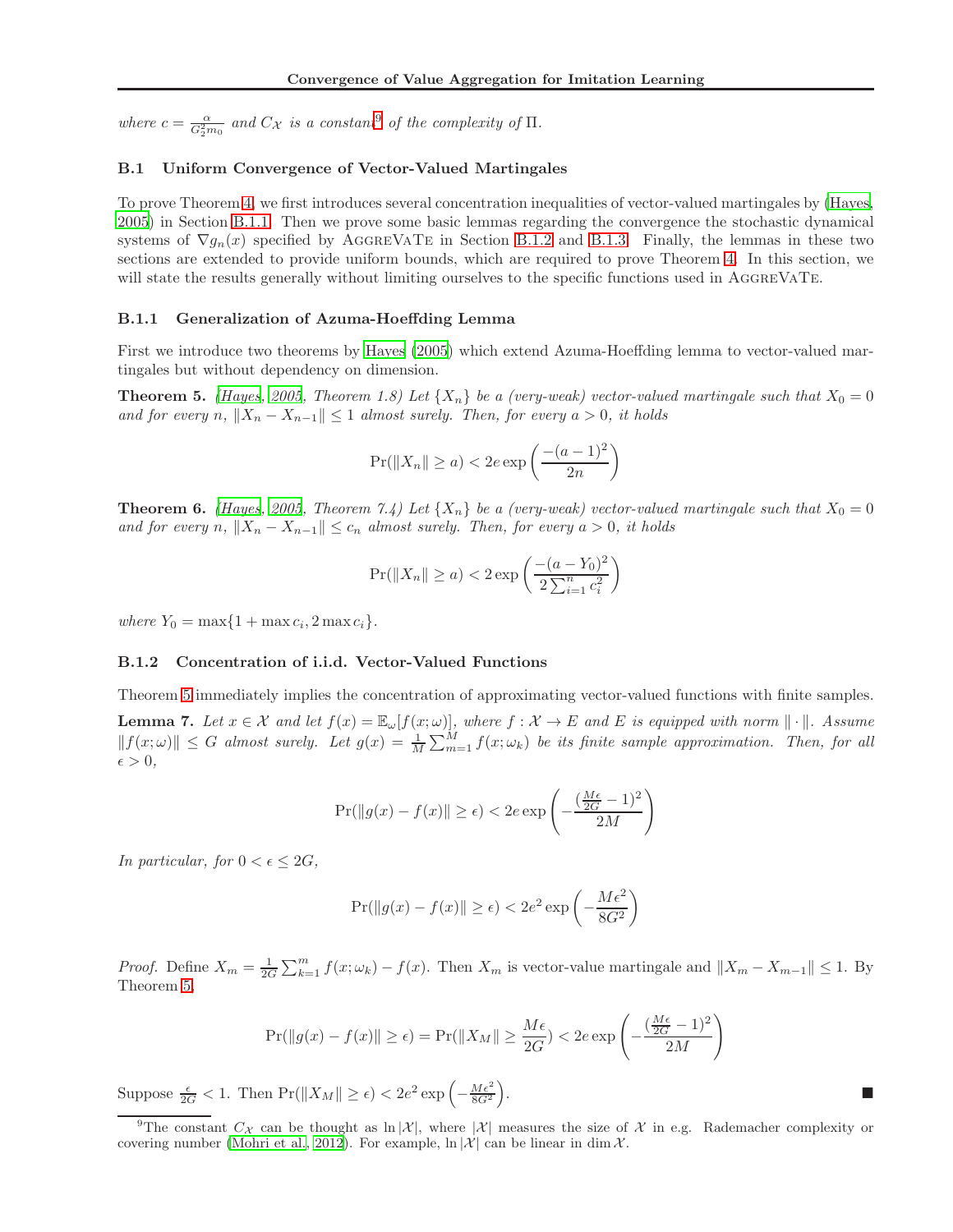#### <span id="page-14-0"></span>B.1.3 Concentration of the Stochastic Process of AggreVaTe

Here we consider a stochastic process that shares the same characteristics of the dynamics of  $\frac{1}{n} \nabla g_{1:n}(x)$  in AGGREVATE and provide a lemma about its concentration.

<span id="page-14-1"></span>**Lemma 8.** Let  $n = 1...N$  and  $\{m_i\}$  be a non-decreasing sequence of positive integers. Given  $x \in \mathcal{X}$ , let  $Y_n := \{f_n(x; \omega_{n,k})\}_{k=1}^{m_n}$  be a set of random vectors in some normed space with norm  $\|\cdot\|$  defined as follows: Let  $Y_{1:n} := \{Y_k\}_{k=1}^n$ . Given  $Y_{1:n-1}$ ,  $\{f_n(x; \omega_{n,k})\}_{k=1}^{m_n}$  are  $m_n$  independent random vectors such that  $f_n(x) :=$  $\mathbb{E}_{\omega}[f_n(x;\omega)|Y_{1:n-1}]$  and  $||f_n(x;\omega)|| \leq G$  almost surely. Define  $g_n(x) := \frac{1}{m_n} \sum_{k=1}^{m_n} f_n(x;\omega_{n,k})$ , and let  $\bar{g}_n = \frac{1}{n}g_{1:n}$ and  $\bar{f}_n = \frac{1}{n} f_{1:n}$ . Then for all  $\epsilon > 0$ ,

$$
\Pr(\|\bar{g}_n(x) - \bar{f}_n(x)\| \ge \epsilon) < 2 \exp\left(\frac{-(nM^*\epsilon - Y_0)^2}{8G^2M^{*2}\sum_{i=1}^n \frac{1}{m_i}}\right)
$$

in which  $M^* = \prod_{i=1}^n m_i$  and  $Y_0 = \max\{1 + \frac{2M^*G}{m_0}, 2\frac{2M^*G}{m_0}\}.$ In particular, if  $\frac{2M^*G}{m_0} > 1$ , for  $0 < \epsilon \leq \frac{Gm_0}{n} \sum_{i=1}^n \frac{1}{m_i}$ ,

$$
\Pr(\|\bar{g}_n(x) - \bar{f}_n(x)\| \ge \epsilon) < 2e \exp\left(\frac{-n^2 \epsilon^2}{8G^2 \sum_{i=1}^n \frac{1}{m_i}}\right)
$$

*Proof.* Let  $M = \sum_{i=1}^{n} m_i$ . Consider a martingale, for  $m = l + \sum_{i=1}^{k-1} m_i$ ,

$$
X_m = \frac{M^*}{m_k} \sum_{i=1}^l f_k(x; \omega_{k,i}) - f_k(x) + \sum_{i=1}^{k-1} \frac{M^*}{m_i} \sum_{j=1}^{m_i} f_i(x; \omega_{i,j}) - f_i(x).
$$

That is,  $X_M = nM^*(\bar{g}_n - \bar{f}_n)$  and  $||X_m - X_{m-1}|| \leq \frac{2M^*G}{m_i}$  for some appropriate  $m_i$ . Applying Theorem [6,](#page-13-4) we have

$$
\Pr(||\bar{g}_n - \bar{f}_n|| \ge \epsilon) = \Pr(||X_M|| \ge nM^*\epsilon) < 2\exp\left(\frac{-(nM^*\epsilon - Y_0)^2}{2\sum_{m=1}^M c_m^2}\right)
$$

where

$$
\sum_{m=1}^{M} c_m^2 = \sum_{i=1}^{n} \sum_{j=1}^{m_i} \left( \frac{2GM^*}{m_i} \right)^2 = 4G^2 M^{*2} \sum_{i=1}^{n} \frac{1}{m_i}.
$$

In addition, by assumption  $m_i \leq m_{i-1}$ ,  $Y_0 = \max\{1 + \frac{2M^*G}{m_0}, \frac{2M^*G}{m_0}\}\.$  This gives the first inequality. For the special case, the following holds

$$
\frac{-(nM^*\epsilon - Y_0)^2}{2\sum_{m=1}^M c_m^2} = \frac{-n^2M^{*2}\epsilon^2}{8G^2M^{*2}\sum_{i=1}^n \frac{1}{m_i}} + \frac{2nM^*\epsilon Y_0 - Y_0^2}{8G^2M^{*2}\sum_{i=1}^n \frac{1}{m_i}} \le \frac{-n^2\epsilon^2}{4G^2\sum_{i=1}^n \frac{1}{m_i}} + 1
$$

if  $\epsilon$  satisfies

$$
2nM^* \epsilon Y_0 < 8G^2 M^{*2} \sum_{i=1}^n \frac{1}{m_i} \implies \epsilon < \frac{4G^2M^*}{Y_0 n} \sum_{i=1}^n \frac{1}{m_i}
$$

Substituting the condition that  $Y_0 = \frac{4M^*G}{m_0}$  when  $\frac{2M^*G}{m_0} > 1$ , a sufficient range of  $\epsilon$  can be obtained as

$$
\frac{4G^2M^*}{Y_0n}\sum_{i=1}^n\frac{1}{m_i} = \frac{Gm_0}{n}\sum_{i=1}^n\frac{1}{m_i} \ge \epsilon.
$$

 $\blacksquare$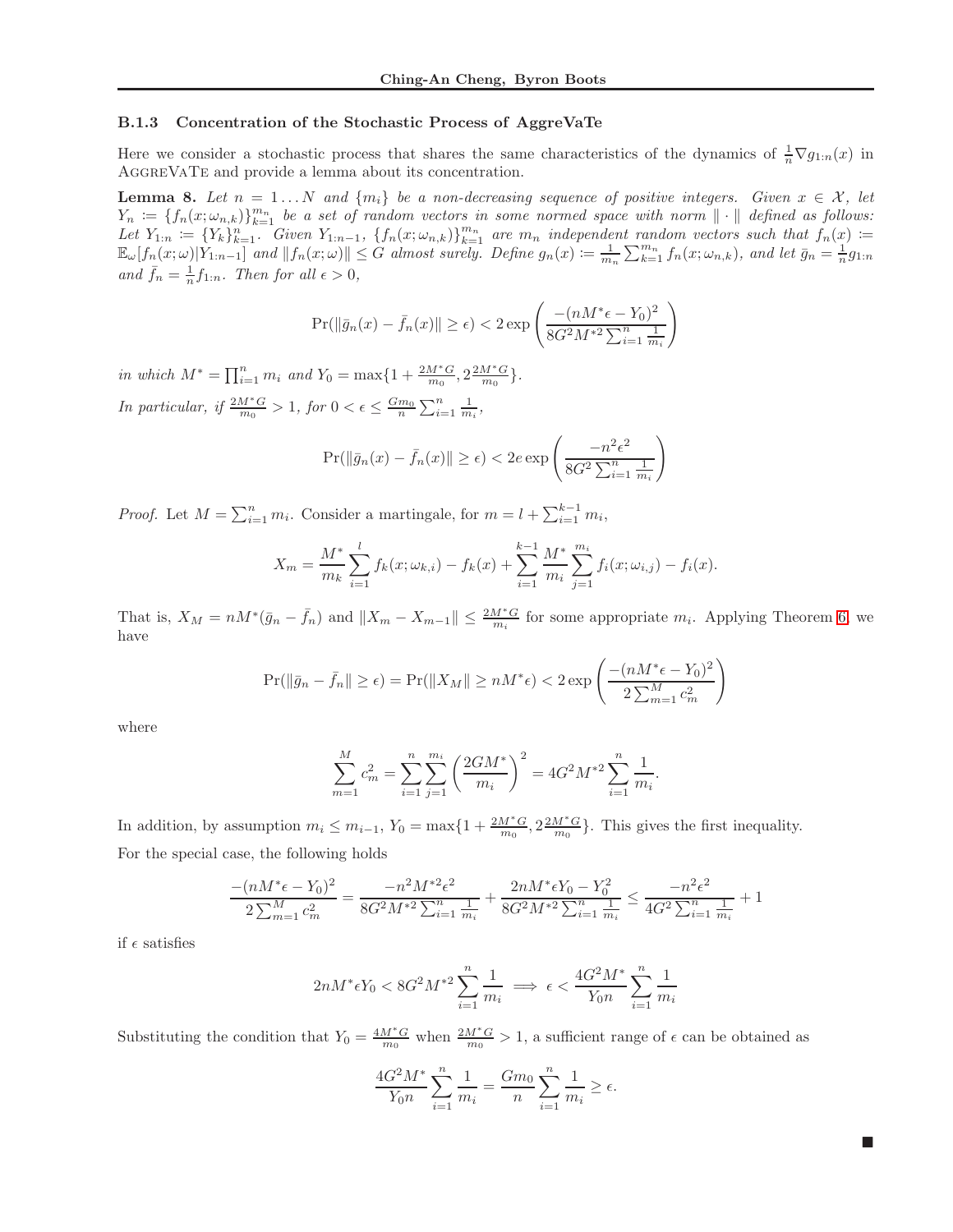#### <span id="page-15-0"></span>B.1.4 Uniform Convergence

The above inequality holds for a particular  $x \in \mathcal{X}$ . Here we use the concept of covering number to derive uniform bounds that holds for all  $x \in \mathcal{X}$ . (Similar (and tighter) uniform bounds can also be derived using Rademacher complexity.)

**Definition 1.** Let S be a metric space and  $\eta > 0$ . The covering number  $\mathcal{N}(S, \eta)$  is the minimal  $l \in \mathcal{N}$  such that S is is covered by l balls of radius  $\eta$ . When S is compact,  $\mathcal{N}(S, \eta)$  is finite.

As we are concerned with vector-valued functions, let E be a normed space with norm  $\|\cdot\|$ . Consider a mapping  $f: \mathcal{X} \to \mathcal{B}$  defined as  $f: x \mapsto f(x, \cdot)$ , where  $\mathcal{B} = \{g: \Omega \to E\}$  is a Banach space of vector-valued functions with norm  $||g||_{\mathcal{B}} = \sup_{\omega \in \Omega} ||g(\omega)||$ . Assume  $\mathcal{B}_{\mathcal{X}} = \{f(x, \cdot) : x \in \mathcal{X}\}\$ is a compact subset in  $\mathcal{B}$ . Then the covering number of H is finite and given as  $\mathcal{N}(\mathcal{B}_{\mathcal{X}}, \eta)$ . That is, there exists a finite set  $\mathcal{C}_{\mathcal{X}} = \{x_i \in \mathcal{X}\}_{i=1}^{\mathcal{N}(\mathcal{B}_{\mathcal{X}}, \eta)}$  such that  $\forall x \in \mathcal{X}, \min_{y \in \mathcal{C}_{\mathcal{X}}} || f(x, \cdot) - f(y, \cdot) ||_{\mathcal{B}} < \eta.$ 

Usually, the covering is a polynomial function of  $\eta$ . For example, suppose X is a ball of radius R in a d-dimensional Euclidean space, and f is L-Lipschitz in x (i.e.  $||f(x, \cdot) - f(y, \cdot)||_B \le L||x - y||$ ). Then [\(Cucker and Zhou, 2007\)](#page-8-23)  $\mathcal{N}(\mathcal{B}_{\mathcal{X}}, \eta) \leq \mathcal{N}(\mathcal{X}, \frac{\eta}{L}) \leq \left(\frac{2RL}{\eta} + 1\right)^d$ . Therefore, henceforth we will assume

$$
\ln \mathcal{N}(\mathcal{B}_X X, \eta) \le C_{\mathcal{X}} \ln(\frac{1}{\eta}) < \infty \tag{15}
$$

for some constant  $C_{\mathcal{X}}$  independent of  $\eta$ , which characterizes the complexity of  $\mathcal{X}$ .

Using covering number, we derive uniform bounds for the lemmas in Section [B.1.2](#page-13-2) and [B.1.3.](#page-14-0)

**Lemma 9.** Under the assumptions in Lemma [7,](#page-13-5) for  $0 < \epsilon \leq 2G$ ,

$$
\Pr(\sup_{x \in \mathcal{X}} \|g(x) - f(x)\| \ge \epsilon) < 2e^{2} \mathcal{N}(\mathcal{B}_{\mathcal{X}}, \frac{\epsilon}{4}) \exp\left(-\frac{M\epsilon^{2}}{32G^{2}}\right)
$$

*Proof.* Choose  $\mathcal{C}_{\mathcal{X}}$  be the set of the centers of the covering balls such that  $\forall x \in \mathcal{X}$ ,  $\min_{y \in \mathcal{C}_{\mathcal{X}}} ||f(x, \cdot) - f(y, \cdot)||_{\mathcal{B}} < \eta$ . Since  $f(x) = \mathbb{E}_{\omega}[f(x,\omega)]$ , it also holds  $\min_{y \in \mathcal{C}_{\mathcal{X}}} ||f(x) - f(y)|| < \eta$ . Let  $B_y$  be the  $\eta$ -ball centered for  $y \in \mathcal{C}_{\mathcal{X}}$ . Then

$$
\sup_{y \in \mathcal{X}} \|g(x) - f(x)\| \le \max_{y \in \mathcal{C}_{\mathcal{X}}} \sup_{x \in B_y} \|g(x) - g(y)\| + \|g(y) - f(y)\| + \|f(y) - f(x)\|
$$
  

$$
\le \max_{y \in \mathcal{C}_{\mathcal{X}}} \|g(y) - f(y)\| + 2\eta
$$

Choose  $\eta = \frac{\epsilon}{4}$  and then it follows that

$$
\sup_{x \in \mathcal{X}} \|g(x) - f(x)\| \ge \epsilon \implies \max_{y \in \mathcal{C}_{\mathcal{X}}} \|g(y) - f(y)\| \ge \frac{\epsilon}{2}
$$

The final result can be obtained by first for each  $y \in C_{\mathcal{X}}$  applying the concentration inequality with  $\epsilon/2$  and then a uniform bound over  $\mathcal{C}_{\mathcal{X}}$ .

<span id="page-15-1"></span>Similarly, we can give a uniform version of Lemma [8.](#page-14-1) **Lemma 10.** Under the assumptions in Lemma [8,](#page-14-1) if  $\frac{2M^*G}{m_0} > 1$ , for  $0 < \epsilon \leq \frac{Gm_0}{n} \sum_{i=1}^n \frac{1}{m_i}$  and for a fixed  $n \geq 0$ ,

$$
\Pr(\sup_{x \in \mathcal{X}} \|\bar{g}_n(x) - \bar{f}_n(x)\| \ge \epsilon) < 2e\mathcal{N}\left(\mathcal{B}_{\mathcal{X}}, \frac{\epsilon}{4}\right) \exp\left(\frac{-n^2\epsilon^2}{32G^2\sum_{i=1}^n \frac{1}{m_i}}\right)
$$

#### B.2 Proof of Theorem [4](#page-6-2)

We now refine Lemma [2](#page-5-1) and Proposition 2 to prove the convergence of AGGREVATE in stochastic problems. We use  $\overline{\cdot}$  to denote the average (e.g.  $\overline{f}_n = \frac{1}{n} f_{1:n}$ .)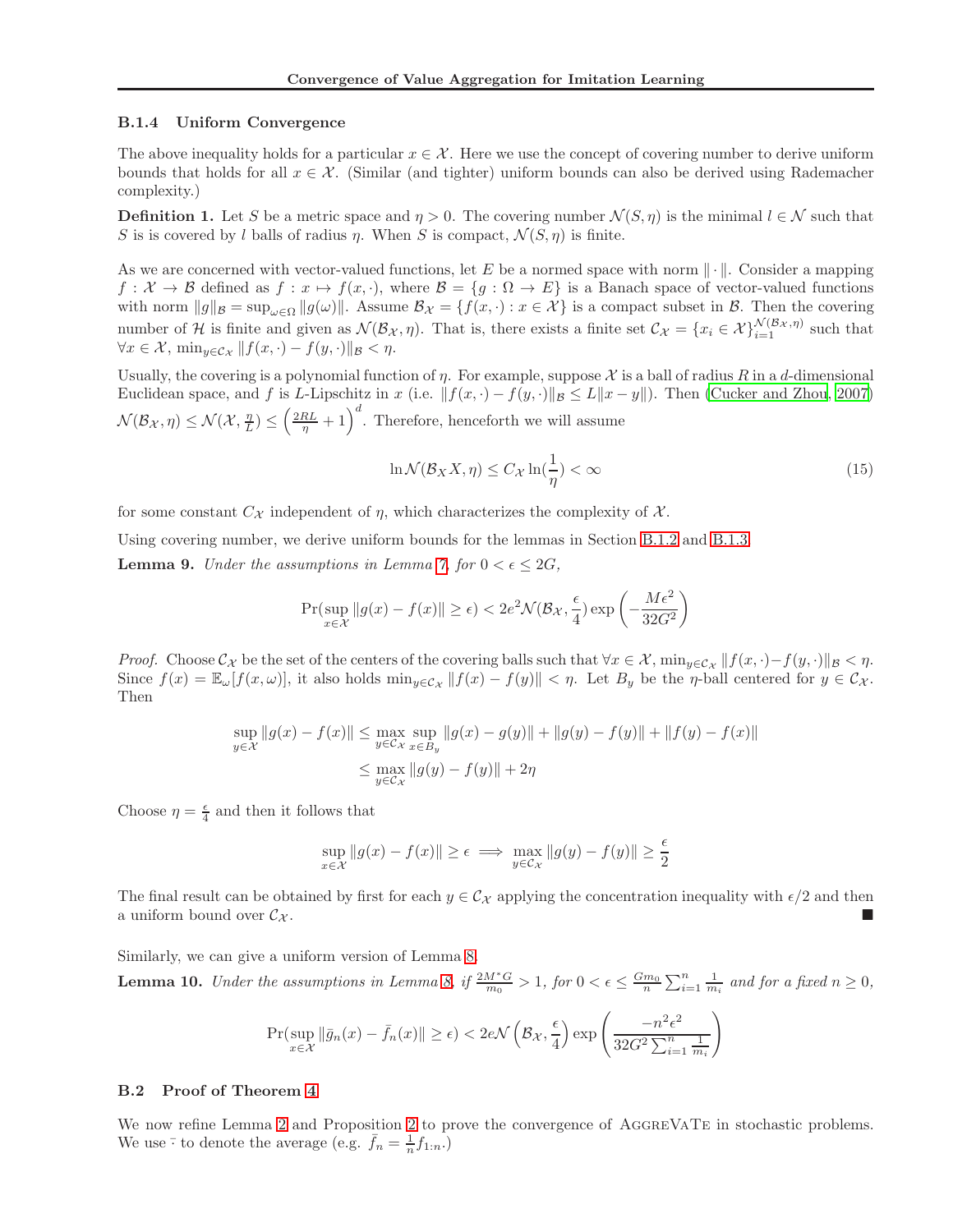#### **B.2.1** Bound on  $||x_{n+1} - x_n||$

First, we show the error due to finite-sample approximation.

<span id="page-16-0"></span>**Lemma 11.** Let  $\xi_n = \nabla f_n - \nabla g_n$ . Running AGGREVATE with  $g_n(\cdot)$  as per-round cost gives, for  $n \geq 2$ ,

$$
||x_{n+1} - x_n|| \le \frac{\theta S_n}{n} + \frac{1}{n\alpha} (||\xi_n(x_n)||_* + ||\bar{\xi}_{n-1}(x_n)||_*)
$$

*Proof.* Because  $g_{1:n}(x)$  is n $\alpha$ -strongly convex in x, we have

$$
n\alpha ||x_{n+1} - x_n||^2 \le \langle \nabla g_n(x_n), x_n - x_{n+1} \rangle
$$
  
\n
$$
\le \langle \nabla g_n(x_n) - \nabla \bar{g}_{n-1}(x_n), x_n - x_{n+1} \rangle
$$
  
\n
$$
\le ||\nabla f_n(x_n) - \nabla \bar{f}_{n-1}(x_n)||_* ||x_n - x_{n+1}||
$$
  
\n
$$
+ ||\nabla f_n(x_n) - \nabla g_n(x_n) - \nabla \bar{f}_{n-1}(x_n) + \nabla \bar{g}_{n-1}(x_n)||_* ||x_n - x_{n+1}||
$$
  
\n
$$
\le ||\nabla f_n(x_n) - \nabla g_n(x_n) - \nabla \bar{f}_{n-1}(x_n) + \nabla \bar{g}_{n-1}(x_n)||_* ||x_n - x_{n+1}||
$$

Now we use the fact that the smoothness applies to  $f$  (not necessarily to  $g$ ) and derive the statement

$$
||x_{n+1} - x_n|| \le \frac{\theta S_n}{n} + \frac{1}{n\alpha} ||\nabla f_n(x_n) - \nabla g_n(x_n) - \nabla \bar{f}_{n-1}(x_n) + \nabla \bar{g}_{n-1}(x_n)||_*\n\le \frac{\theta S_n}{n} + \frac{1}{n\alpha} (||\xi_n(x_n)||_* + ||\bar{\xi}_{n-1}(x_n)||_*)
$$

Given the intermediate step in Lemma [11,](#page-16-0) we apply Lemma [5](#page-13-3) to bound the norm of  $\xi_k$  and give the refinement of Lemma [2](#page-5-0) for stochastic problems.

<span id="page-16-1"></span>**Lemma 12.** Suppose  $m_n = m_0 n^r$  for some  $r \ge 0$ . Under previous assumptions, running AGGREVATE with  $g_n(\cdot)$  as per-round cost, the following holds with probability at least  $1 - \delta$ : For a fixed  $n \geq 2$ ,

$$
||x_{n+1} - x_n|| \le \frac{\theta S_n}{n} + O\left(\frac{G_2}{n\alpha\sqrt{m_0}} \left(\sqrt{\frac{\ln(1/\delta)}{n^{\min\{r,2\}}}} + \sqrt{\frac{C_{\mathcal{X}}/n}{n^{\min\{r,1\}}}}\right)\right)
$$

where  $C_{\mathcal{X}}$  is a constant depending on the complexity of  $\mathcal X$  and the constant term in big-O is some universal constant.

*Proof.* To show the statement, we bound  $\|\xi_n(x_n)\|_*$  and  $\|\bar{\xi}_{1:n-1}(x_n)\|_*$  in Lemma [11](#page-16-0) using the concentration lemmas derived in Section [B.1.4.](#page-15-0)

**The First Term:** To bound  $\|\xi_n(x_n)\|_*$ , because the sampling of  $\xi_n$  is independent of  $x_n$ , bounding  $\|\xi_n(x_n)\|_*$ does not require a uniform bound. Here we use Lemma [7](#page-13-5) and consider  $\epsilon_1$  such that

$$
2e^2 \exp\left(-\frac{m_n\epsilon_1^2}{8G_2^2}\right) = \frac{\delta}{2} \implies \epsilon_1 = \sqrt{\frac{8G_2^2}{m_n} \ln\left(\frac{4e^2}{\delta}\right)} = O\left(\sqrt{\frac{G_2^2}{m_n} \ln\left(\frac{1}{\delta}\right)}\right)
$$
(16)

Note we we used the particular range of  $\epsilon$  in Lemma [7](#page-13-5) for convenience, which is valid if we choose  $m_0$  >  $2G_2\ln\left(\frac{4e^2}{\delta}\right)$  $\frac{e^2}{\delta}$ . This condition is not necessary; it is only used to simplify the derivation, and using a different range of  $\epsilon$  would simply lead to a different constant.

**The Second Term:** To bound  $\|\bar{\xi}_{n-1}(x_n)\|_{*}$ , we apply a uniform bound using Lemma [10.](#page-15-1) For simplicity, we use the particular range  $0 < \epsilon \leq \frac{G_2^{\prime m_0}}{n} \sum_{i=1}^{n} \frac{1}{m_i}$  and assume  $\frac{2M^*G_2}{m_0} > 1$  (which implies  $Y_0 = \frac{4M^*G_2}{m_0}$ ) (again this is not necessary). We choose  $\epsilon_2$  such that

$$
2e\mathcal{N}(\mathcal{B}_{\mathcal{X}}, \frac{\epsilon_2}{4}) \exp\left(\frac{-(n-1)^2 \epsilon_2^2}{32G_2^2 \sum_{i=1}^{n-1} \frac{1}{m_i}}\right) \le \frac{\delta}{2} \implies \ln(2e) + \ln \mathcal{N}(\mathcal{B}_{\mathcal{X}}, \frac{\epsilon_2}{4}) + \frac{-(n-1)^2 \epsilon_2^2}{32G_2^2 \sum_{i=1}^{n-1} \frac{1}{m_i}} \le -\ln(\frac{2}{\delta})
$$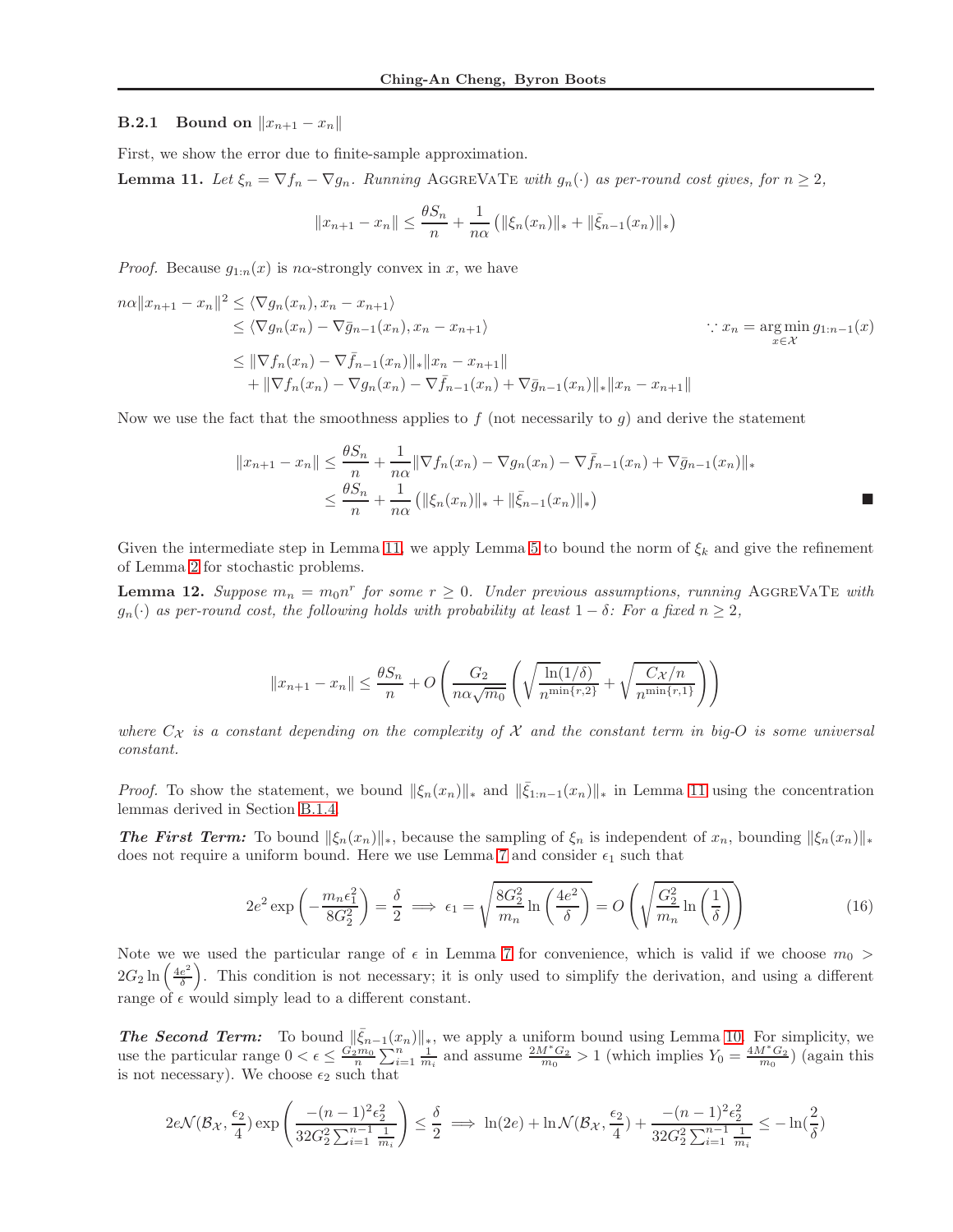Since  $\ln \mathcal{N}(\mathcal{B}_{\mathcal{X}}, \frac{\epsilon_2}{4}) = C_{\mathcal{X}} \ln \left( \frac{4}{\epsilon_2} \right) \leq c_s C_{\mathcal{X}} \epsilon_2^{-s}$  for arbitrary  $s > 0$  and some  $c_s$ , a sufficient condition can be obtained by solving for  $\epsilon_2$  such that

$$
\frac{c_0}{\epsilon_2^s} - c_2 \epsilon_2^2 = -c_1 \implies c_2 \epsilon_2^{2+s} - c_1 \epsilon_2^s - c_0 = 0
$$

where  $c_0 = c_s C_{\mathcal{X}}, c_2 = \frac{(n-1)^2}{32G_2^2 \sum_{i=1}^{n-1} \frac{1}{m_i}},$  and  $c_1 = \ln(\frac{4e}{\delta})$ . To this end, we use a basic lemma of polynomials.

Lemma 13. [\(Cucker and Zhou](#page-8-23), [2007,](#page-8-23) Lemma 7.2) Let  $c_1, c_2, ..., c_l > 0$  and  $s > q_1 > q_2 > ... > q_{l-1} > 0$ . Then the equation

$$
x^{s} - c_1 x^{q_1} - c_2 x^{q_2} - \dots - c_{l-1} x^{q_{l-1}} - c_l = 0
$$

has a unique solution  $x^*$ . In addition,

$$
x^* \le \max\left\{ (lc_1)^{1/(s-q_1)}, (lc_2)^{1/(s-q_2)}, \ldots, (lc_{l-1})^{1/(s-q_{l-1})}, (lc_1)^{1/s} \right\}
$$

Therefore, we can choose an  $\epsilon_2$  which satisfies

$$
\epsilon_2 \le \max\left\{ \left(\frac{2c_1}{c_2}\right)^{1/2}, \left(\frac{2c_0}{c_2}\right)^{1/(2+s)} \right\} = \max\left\{ \left(\frac{64\ln(\frac{4e}{\delta})G_2^2 \sum_{i=1}^{n-1} \frac{1}{m_i}}{(n-1)^2}\right)^{1/2}, \left(\frac{64c_sC_{\chi}G_2^2 \sum_{i=1}^{n-1} \frac{1}{m_i}}{(n-1)^2}\right)^{1/(2+s)} \right\}
$$
  

$$
\le O\left(\sqrt{\left(C_{\chi} + \ln\left(\frac{1}{\delta}\right)\right) \frac{G_2^2}{n^2} \sum_{i=1}^n \frac{1}{m_i}}\right)
$$

**Error Bound** Suppose  $m_n = m_0 n^r$ , for  $r \ge 0$ . Now we combine the two bounds above: fix  $n \ge 2$ , with probability at least  $1 - \delta$ ,

$$
\|\xi_n(x_n)\|_{*} + \|\bar{\xi}_{n-1}(x_n)\|_{*} \leq O\left(\sqrt{\frac{G_2^2}{m_0 n^r} \ln\left(\frac{1}{\delta}\right)} + \sqrt{\left(C_{\mathcal{X}} + \ln\left(\frac{1}{\delta}\right)\right) \frac{G_2^2}{m_0 n^2} \sum_{i=1}^n \frac{1}{i^r}\right)}
$$

Due to the nature of harmonic series, we consider two scenarios.

1. If  $r \in [0, 1]$ , then the bound can be simplified as

$$
O\left(\sqrt{\frac{G_2^2}{m_0 n^r} \ln\left(\frac{1}{\delta}\right)} + \sqrt{\left(C_X + \ln\left(\frac{1}{\delta}\right)\right) \frac{G_2^2}{m_0 n^2} \sum_{i=1}^n \frac{1}{i^r}}\right)
$$
  
= 
$$
O\left(\sqrt{\frac{G_2^2}{m_0 n^r} \ln\left(\frac{1}{\delta}\right)} + \sqrt{\left(C_X + \ln\left(\frac{1}{\delta}\right)\right) \frac{G_2^2 n^{1-r}}{m_0 n^2}}\right) = O\left(G_2 \sqrt{\frac{\ln(1/\delta)}{m_0 n^r}} + G_2 \sqrt{\frac{C_X}{m_0 n^{1+r}}}\right)
$$

2. If  $r > 1$ , then the bound can be simplified as

$$
O\left(\sqrt{\frac{G_2^2}{m_0 n^r} \ln\left(\frac{1}{\delta}\right)} + \sqrt{\left(C_X + \ln\left(\frac{1}{\delta}\right)\right) \frac{G_2^2}{m_0 n^2} \sum_{i=1}^n \frac{1}{i^r}}\right)
$$
  
= 
$$
O\left(\sqrt{\frac{G_2^2}{m_0 n^r} \ln\left(\frac{1}{\delta}\right)} + \sqrt{\left(C_X + \ln\left(\frac{1}{\delta}\right)\right) \frac{G_2^2}{m_0 n^2}}\right) = O\left(G_2 \sqrt{\frac{\ln(1/\delta)}{m_0 n^{\min\{r,2\}}}}\right) + O\left(G_2 \sqrt{\frac{C_X}{m_0 n^2}}\right)
$$

Therefore, we conclude for  $r \geq 0$ ,

$$
\|\xi_n(x_n)\|_{*} + \|\bar{\xi}_{n-1}(x_n)\|_{*} = O\left(\sqrt{\frac{G_2^2 \ln(1/\delta)}{m_0 n^{\min\{r,2\}}}} + \sqrt{\frac{G_2^2 C_X}{m_0 n^{1+\min\{r,1\}}}}\right)
$$

Combining this inequality with Lemma [11](#page-16-0) gives the final statement.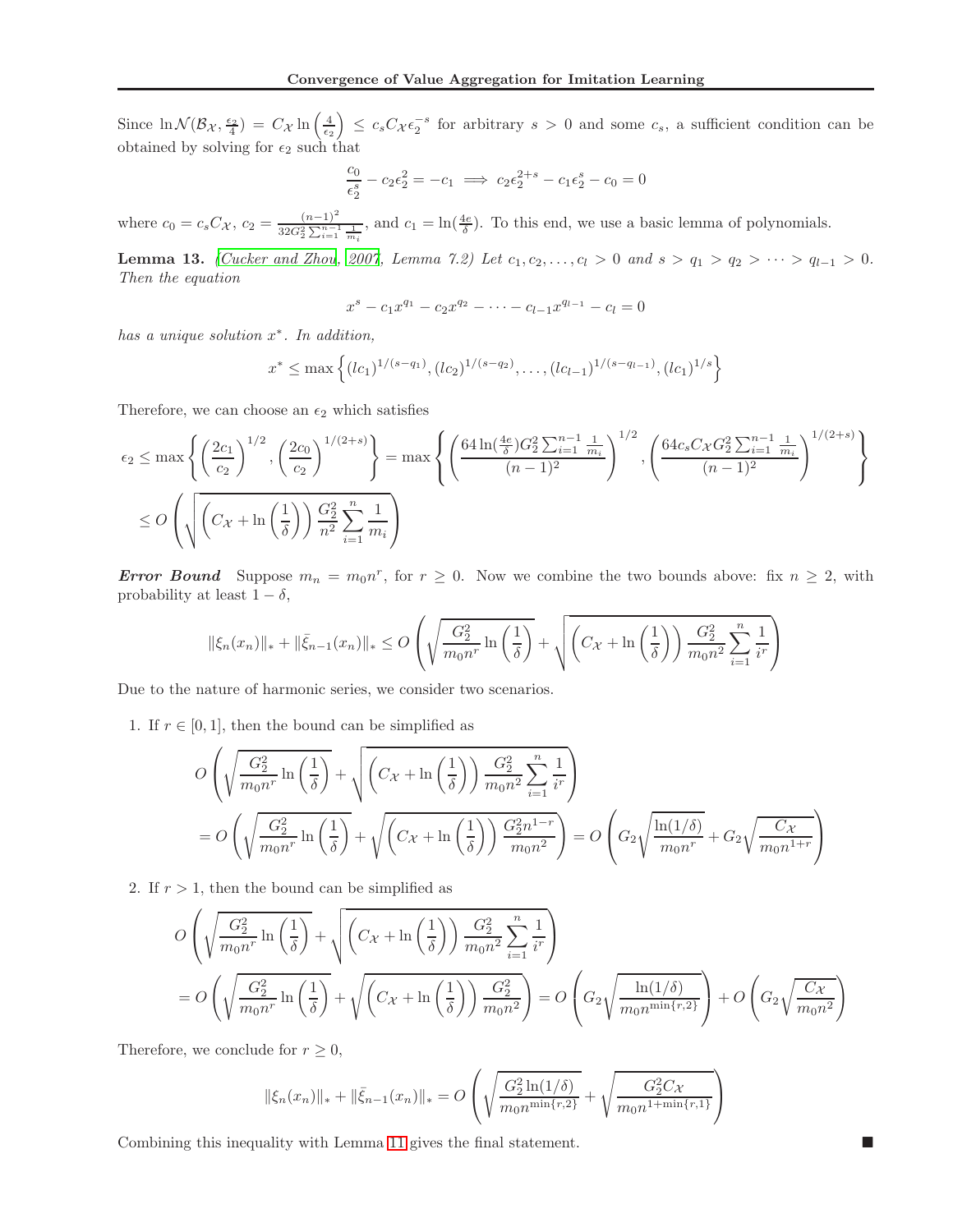#### **B.2.2** Bound on  $S_n$

Now we use Lemma [12](#page-16-1) to refine Proposition [2](#page-5-1) for stochastic problems.

<span id="page-18-0"></span>**Proposition 3.** Under the assumptions Proposition [2,](#page-5-1) suppose  $m_n = m_0 n^r$ . For a fixed  $n \geq 2$ , the following holds with probability at least  $1 - \delta$ .

$$
S_n \le \tilde{O}\left(\frac{G_2}{\alpha\sqrt{m_0}}\left(\frac{\sqrt{\ln(1/\delta)}}{n^{\min\{r/2,1,1-\theta\}}} + \frac{\sqrt{C_{\mathcal{X}}}}{n^{\min\{(1+r)/2,1,1-\theta\}}}\right)\right)
$$

Proof. The proof is similar to that of Proposition [2,](#page-5-1) but we use the results from Lemma [12.](#page-16-1) Note Lemma [12](#page-16-1) holds for a particular n. Here need the bound to apply for all  $n = 1...N$  so we can apply the bound for each S<sub>n</sub>. This will add an additional  $\sqrt{\ln N}$  factor to the bounds in Lemma [12.](#page-16-1)

First, we recall that

$$
S_{n+1} \le \left(1 - \frac{1}{n}\right) S_n + ||x_{n+1} - x_n||
$$

By Lemma [12,](#page-16-1) let  $c_1 = \frac{G_2\sqrt{\ln(1/\delta)}}{n\alpha\sqrt{m_0}}$  and  $c_2 = \frac{G_2\sqrt{C_X}}{n\alpha\sqrt{m_0}}$ , and it holds that

$$
||x_{n+1} - x_n|| \le \frac{\theta S_n}{n} + O\left(\frac{G_2}{n\alpha\sqrt{m_0}} \left(\sqrt{\frac{\ln(1/\delta)}{n^{\min\{r,2\}}}} + \sqrt{\frac{C_X}{n^{1+\min\{r,1\}}}}\right)\right) = \frac{\theta S_n}{n} + O\left(\frac{c_1}{n^{1+\min\{r,2\}/2}} + \frac{c_2}{n^{3/2+\min\{r,1\}/2}}\right)
$$

which implies

$$
S_{n+1} \le \left(1 - \frac{1}{n}\right)S_n + \|x_{n+1} - x_n\| \le \left(1 - \frac{1 - \theta}{n}\right)S_n + O\left(\frac{c_1}{n^{1 + \min\{r, 2\}/2}} + \frac{c_2}{n^{3/2 + \min\{r, 1\}/2}}\right).
$$

Recall

**Lemma 6.** [\(Lan, 2013](#page-8-22), Lemma 1) Let  $\gamma_k \in (0,1)$ ,  $k = 1,2,...$  be given. If the sequence  $\{\Delta_k\}_{k \geq 0}$  satisfies

$$
\Lambda_{k+1} \leq (1 - \gamma_k)\Lambda_k + B_k,
$$

then

$$
\Lambda_k \leq \Gamma_k + \Gamma_k \sum_{i=1}^k \frac{B_i}{\Gamma_{i+1}}
$$

where  $\Gamma_1 = \Lambda_1$  and  $\Gamma_{k+1} = (1 - \gamma_k) \Gamma_k$ .

From Proposition [2,](#page-5-1) we know the unperturbed dynamics is bounded by  $e^{1-\theta}n^{\theta-1}S_2$  (and can be shown in  $\Theta(n^{\theta-1})$ as in the proof of Theorem [3\)](#page-4-7). To consider the effect of the perturbations, due to linearity we can treat each perturbation separately and combine the results by superposition. Suppose a particular perturbation is of the form  $O(\frac{C_2}{n^{1+s}})$  for some  $C_2$  and  $s > 0$ . By Lemma [6,](#page-11-0) suppose  $\theta + s < 1$ ,

$$
S_n \le O(n^{\theta-1}) + O\left(n^{\theta-1} \sum_{k=1}^n k^{1-\theta} \frac{C_2}{k^{1+s}}\right) \le O(n^{\theta-1}) + O\left(C_2 n^{\theta-1} n^{1-s-\theta}\right) = O(n^{\theta-1}) + O\left(C_2 n^{-s}\right)
$$

For  $\theta - s = 1$ ,  $S_n \leq O(n^{\theta-1}) + O(C_2 n^{\theta-1} \ln(n))$ ; for  $\theta + s > 1$ ,  $S_n \leq O(n^{\theta-1}) + O(C_2 n^{\theta-1})$ . Therefore, we can conclude  $S_n \n\t\le C_1 n^{\theta-1} + \tilde{O}(C_2 n^{-\min\{s,1-\theta\}})$ , where the constant  $C_1 = e^{1-\theta} S_2$ . Finally, using  $S_2 \n\t\le \frac{G_2}{\alpha}$  and setting  $C_2$  as  $c_1$  or  $c_2$  gives the final result

$$
S_n \le \tilde{O}\left(\frac{G_2}{\alpha\sqrt{m_0}}\left(\frac{\sqrt{\ln(1/\delta)}}{n^{\min\{r/2,1,1-\theta\}}} + \frac{\sqrt{C_{\mathcal{X}}}}{n^{\min\{(1+r)/2,1,1-\theta\}}}\right)\right)
$$

 $\blacksquare$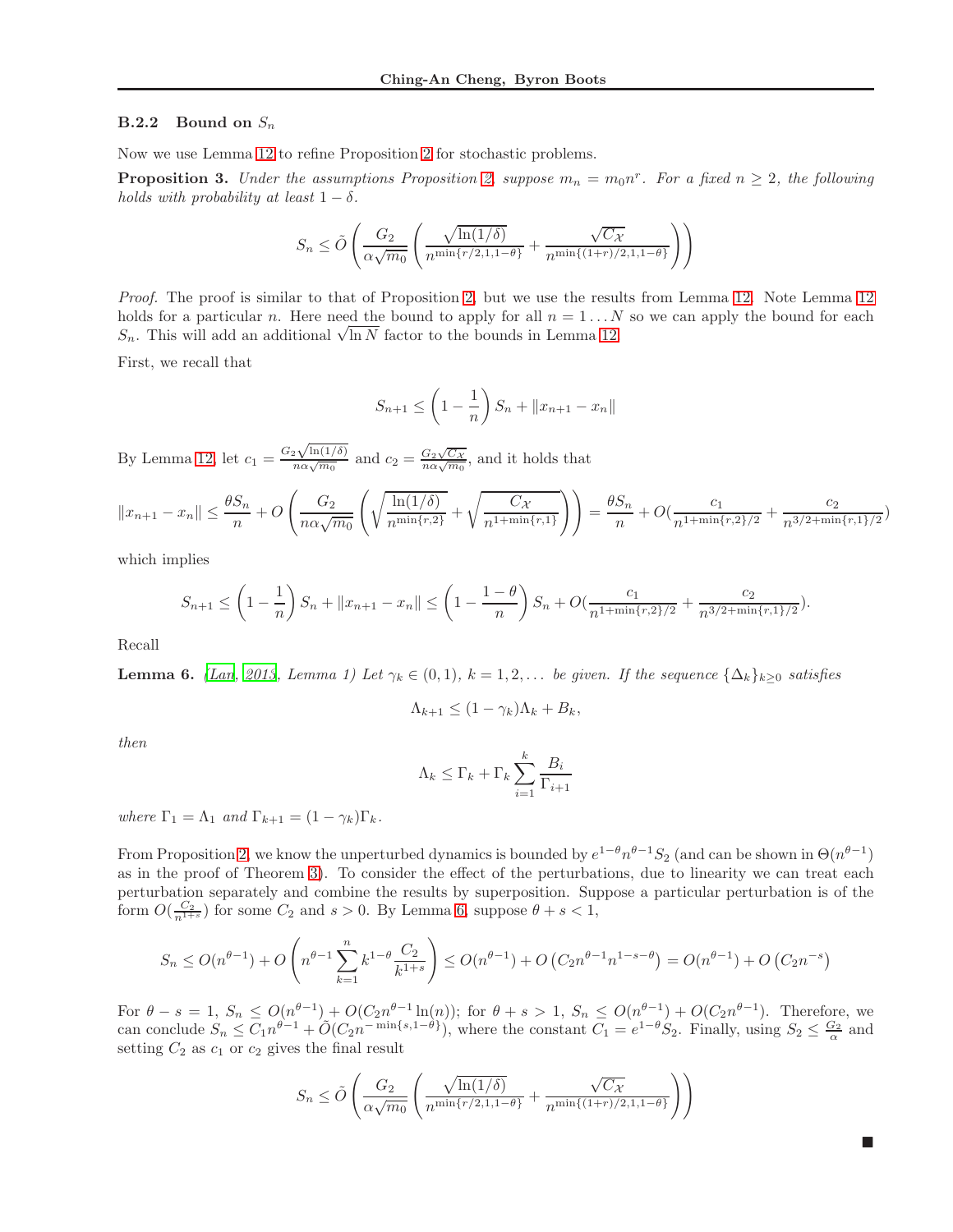#### B.2.3 Performance Guarantee

Given Proposition [3,](#page-18-0) now we can prove the performance of the last iterate.

**Theorem 4.** In addition to Assumptions [5](#page-4-1) and [6,](#page-4-2) assume  $f(x; s)$  is  $\alpha$ -strongly convex in x and  $||f(x; s)||_* < G_2$ almost surely. Let  $\theta = \frac{\beta}{\alpha}$  and suppose  $m_n = m_0 n^r$  for some  $r \ge 0$ . For all  $N > 0$ , with probability at least  $1 - \delta$ ,

$$
F(x_N, x_N) \leq \tilde{\epsilon}_{\Pi, \pi^*} + \tilde{O}\left(\frac{\theta^2}{c} \frac{\ln(1/\delta) + C_{\mathcal{X}}}{N^{\min\{r, 2, 2 - 2\theta\}}}\right) + \tilde{O}\left(\frac{\ln(1/\delta) + C_{\mathcal{X}}}{cN^{\min\{2, 1 + r\}}}\right)
$$

where  $c = \frac{\alpha}{G_2^2 m_0}$  and  $C_{\mathcal{X}}$  is a constant<sup>[10](#page-19-0)</sup> of the complexity of  $\Pi$ .

*Proof.* The proof is similar to the proof of Theorem [2.](#page-4-3) Let  $x_n^* := \arg \min_{x \in \mathcal{X}} f_n(x)$ . Then

$$
f_n(x_n) - \min_{x \in \mathcal{X}} f_n(x) \le \langle \nabla f_n(x_n), x_n - x_n^* \rangle - \frac{\alpha}{2} \|x_n - x_n^*\|^2
$$
  
\n
$$
\le \langle \nabla f_n(x_n) - \nabla \bar{f}_{n-1}(x_n), x_n - x_n^* \rangle + \langle \nabla \bar{f}_{n-1}(x_n) - \nabla \bar{g}_{n-1}(x_n), x_n - x_n^* \rangle - \frac{\alpha}{2} \|x_n - x_n^*\|^2
$$
  
\n
$$
\le \|\nabla f_n(x_n) - \nabla \bar{f}_{n-1}(x_n)\|_{*} \|x_n - x_n^*\| + \|\nabla \bar{g}_{n-1}(x_n) - \nabla \bar{f}_{n-1}(x_n)\|_{*} \|x_n - x_n^*\| - \frac{\alpha}{2} \|x_n - x_n^*\|^2
$$
  
\n
$$
\le \frac{(\|\nabla f_n(x_n) - \nabla \bar{f}_{n-1}(x_n)\|_{*} + \|\nabla \bar{g}_{n-1}(x_n) - \nabla \bar{f}_{n-1}(x_n)\|_{*})^2}{2\alpha}
$$
  
\n
$$
\le \frac{\|\nabla f_n(x_n) - \nabla \bar{f}_{n-1}(x_n)\|_{*}^2 + \|\nabla \bar{g}_{n-1}(x_n) - \nabla \bar{f}_{n-1}(x_n)\|_{*}^2}{\alpha}
$$

where the second inequality is due to  $x_n = \arg \min_{x \in \mathcal{X}} \bar{g}_{n-1}(x)$ . To bound the first term, recall the fact that  $\|\nabla f_n(x_n) - \nabla \bar{f}_{n-1}(x_n)\|_{*} < \beta S_n$  and recall by Proposition [3](#page-18-0) that

$$
S_n \le \tilde{O}\left(\frac{G_2}{\alpha\sqrt{m_0}}\left(\frac{\sqrt{\ln(1/\delta)}}{n^{\min\{r/2,1,1-\theta\}}} + \frac{\sqrt{C_{\mathcal{X}}}}{n^{\min\{(1+r)/2,1,1-\theta\}}}\right)\right)
$$

For the second term, we use the proof in Lemma [12](#page-16-1) with an additional  $\ln(N)$  factor, i.e.

$$
\|\nabla \bar{g}_{n-1}(x_n) - \nabla \bar{f}_{n-1}(x_n)\|_{*} = \tilde{O}\left(\frac{G_2}{\sqrt{m_0}} \sqrt{\frac{\ln(1/\delta) + C_{\mathcal{X}}}{n^{1 + \min\{r, 1\}}}}\right)
$$

Let  $c = \frac{\alpha m_0}{G_2^2}$ . Therefore, combining all the results, we have the following with probability at least  $1 - \delta$ :

$$
f_n(x_n) - \min_{x \in \mathcal{X}} f_n(x) \le \frac{\|\nabla f_n(x_n) - \nabla \bar{f}_{n-1}(x_n)\|_{*}^2 + \|\nabla \bar{g}_{n-1}(x_n) - \nabla \bar{f}_{n-1}(x_n)\|_{*}^2}{\alpha}
$$
  
\n
$$
\le \frac{\beta^2 S_n^2}{\alpha} + \frac{\|\nabla \bar{g}_{n-1}(x_n) - \nabla \bar{f}_{n-1}(x_n)\|_{*}^2}{\alpha}
$$
  
\n
$$
\le \tilde{O}\left(\frac{\theta^2 G_2^2}{\alpha m_0} \frac{\ln(1/\delta)}{n^{2\min\{r/2, 1, 1-\theta\}}}\right) + \tilde{O}\left(\frac{\theta^2 G_2^2}{\alpha m_0} \frac{C_X}{n^{2\min\{(r+1)/2, 1, 1-\theta\}}}\right) + \tilde{O}\left(\frac{G_2^2}{\alpha m_0} \frac{\ln(1/\delta) + C_X}{n^{1+\min\{r, 1\}}}\right)
$$
  
\n
$$
= \tilde{O}\left(\frac{\theta^2}{c} \frac{\ln(1/\delta)}{n^{2\min\{r/2, 1, 1-\theta\}}}\right) + \tilde{O}\left(\frac{\theta^2}{c} \frac{C_X}{n^{2\min\{(r+1)/2, 1, 1-\theta\}}}\right) + \tilde{O}\left(\frac{1}{c} \frac{\ln(1/\delta) + C_X}{n^{1+\min\{r, 1\}}}\right)
$$
  
\n
$$
\le \tilde{O}\left(\frac{\theta^2}{c} \frac{\ln(1/\delta) + C_X}{n^{2\min\{r/2, 1, 1-\theta\}}}\right) + \tilde{O}\left(\frac{\ln(1/\delta) + C_X}{c n^{1+\min\{r, 1\}}}\right)
$$

Note the last inequality is unnecessary and is used to simplify the result. It can be seen that the upper bound originally has a weaker dependency on  $C_{\mathcal{X}}$ .

 $\blacksquare$ 

<span id="page-19-0"></span><sup>&</sup>lt;sup>10</sup>The constant  $C_{\mathcal{X}}$  can be thought as  $\ln |\mathcal{X}|$ , where  $|\mathcal{X}|$  measures the size of X in e.g. Rademacher complexity or covering number [\(Mohri et al., 2012\)](#page-8-18). For example,  $\ln |\mathcal{X}|$  can be linear in dim X.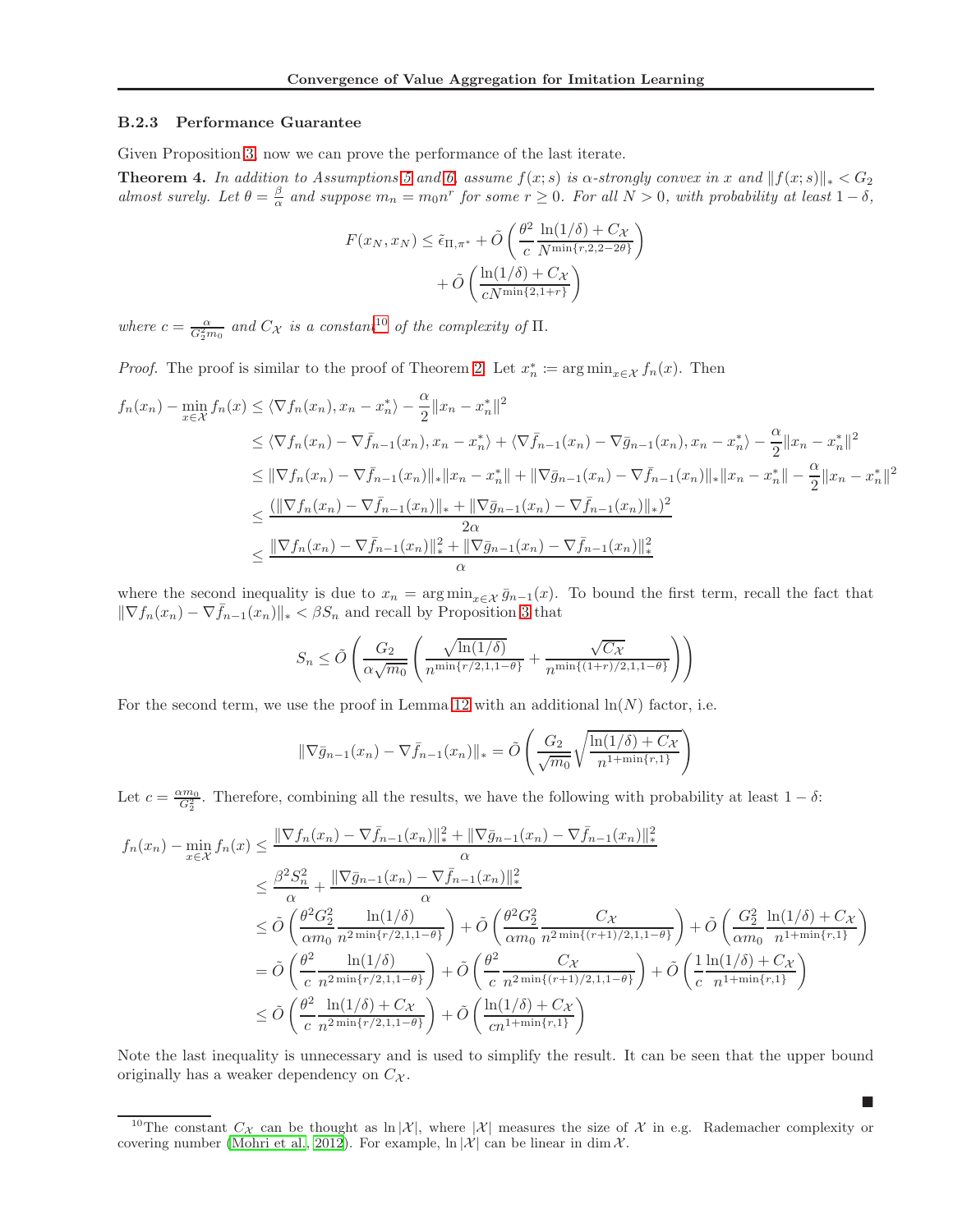## <span id="page-20-0"></span>C AggreVaTe with Function Approximations

Here we give a sketch of applying the techniques used in Theorem [4](#page-6-2) to problems where a function approximator is used to learn  $f(\cdot; s)$ , as in the case considered by [Ross et al. \(2011\)](#page-8-5) for learning the Q-function.

We consider a meta learning scenario where a linear function approximator  $\hat{f}(x, s) = \phi(x, s)^T w$  is used to approximate  $f(x; s)$ . We assume  $\phi(x, s)^{T} w$  satisfies Assumption [3](#page-3-4) and Assumption [5](#page-4-1) with some appropriate constants.

Now we analyze the case where  $\sum_{i=1}^{m_n} \hat{f}(\cdot, s_{n,i})$  is used as the per-round cost in AGGREVATE. Specifically, in the nth iteration of AGGREVATE,  $\overline{m_n}$  samples  $\{f(x_n; s_{n,k})\}_{k=1}^{m_n}$  are first collected, and then  $w_n$  is updated by

$$
w_n = \underset{w \in \mathcal{W}}{\arg \min} \sum_{i=1}^n \sum_{j=1}^{m_i} \left( f(x_i; s_{i,j}) - \phi(x_i, s_{i,j})^T w \right)^2 \tag{17}
$$

where W is the domain of w. Given the new  $w_n$ , the policy is updated by

<span id="page-20-3"></span><span id="page-20-2"></span>
$$
x_{n+1} = \underset{x \in \mathcal{X}}{\arg \min} \sum_{i=1}^{n} \sum_{j=1}^{m_i} \phi(x_i, s_{i,j})^T w_n \tag{18}
$$

To prove the performance, we focus on the inequality used in the proof of performance in Theorem [4.](#page-6-2)

$$
f_n(x_n) - \min_{x \in \mathcal{X}} f_n(x) \le \langle \nabla f_n(x_n), x_n - x_n^* \rangle - \frac{\alpha}{2} ||x_n - x_n^*||^2
$$

And we expand the inner product term:

$$
\langle \nabla f_n(x_n), x_n - x_n^* \rangle = \langle \nabla \bar{g}_{n;w_{n-1}}(x_n), x_n - x_n^* \rangle + \langle \nabla \bar{g}_{n;w_n} - \nabla \bar{g}_{n;w_{n-1}}, x_n - x_n^* \rangle + \langle \nabla f_n(x_n) - \nabla \bar{g}_{n;w_n}, x_n - x_n^* \rangle
$$

where  $\bar{g}_{n;w_n}$  is the finite-sample approximation using  $w_n$ . By [\(18\)](#page-20-2),  $x_n = \arg \min_{x \in \mathcal{X}} \bar{g}_{n;w_{n-1}}(x)$ , and therefore

$$
\langle \nabla f_n(x_n), x_n - x_n^* \rangle \le \langle \nabla \bar{g}_{n;w_n} - \nabla \bar{g}_{n;w_{n-1}}, x_n - x_n^* \rangle + \langle \nabla f_n(x_n) - \nabla \bar{g}_{n;w_n}, x_n - x_n^* \rangle
$$

In the first term,  $\|\nabla \bar{g}_{n;w_n} - \nabla \bar{g}_{n;w_{n-1}}\|_* \leq O(\|w_n - w_{n-1}\|)$ . As  $w_n$  is updated by another value aggregation algorithm, this term can be further bounded similarly as in Lemma [2,](#page-5-0) by assuming a similar condition like Assumption [5](#page-4-1) but on the change of the gradient in the objective function in [\(17\)](#page-20-3). In the second term,  $\|\nabla f_n(x_n) \nabla \bar{g}_{n:w_n}$ <sup>\*</sup> can be bounded by the uniform bound of vector-valued martingale in Lemma [10.](#page-15-1) Given these two bounds, it follows that

$$
f_n(x_n) - \min_{x \in \mathcal{X}} f_n(x) \le \frac{\|\nabla \bar{g}_{n;w_n} - \nabla \bar{g}_{n;w_{n-1}}\|_{*}^{2} + \|\nabla f_n(x_n) - \nabla \bar{g}_{n;w_n}\|_{*}^{2}}{\alpha}
$$

Compared with Theorem [4,](#page-6-2) since here additional Lipschitz constant is introduced to bound the change  $\|\nabla \bar{g}_{n,w} \nabla \bar{g}_{n:w_{n-1}}\|_{*}$ , one can expect that the stability constant  $\theta$  for this meta-learning problem will increase.

### <span id="page-20-1"></span>D Weighted Regularization

Here we discuss the case where  $R(x) = F(\pi^*, x)$  regardless the condition  $R(x) \geq 0$ .

<span id="page-20-4"></span>Corollary 4. Let  $\tilde{F}(x,x) = F(x,x) + \lambda F(\pi^*,x)$ . Suppose  $\forall x \in \mathcal{X}$ ,  $\min_{x \in \mathcal{X}} \tilde{F}(x,x) \leq (1+\lambda)\tilde{\epsilon}_{\Pi,\pi^*}$ . Define  $\Delta_N = (1+\lambda)\frac{(\tilde{\theta}e^{1-\tilde{\theta}}G_2)^2}{2\alpha}N^{2(\tilde{\theta}-1)}$ . Running AGGREVATE with  $\tilde{F}$  in [\(14\)](#page-7-5) as the per-round cost has performance satisfies: for all  $N > 0$ ,

$$
F(x_N, x_N) \le (1 + \lambda)\tilde{\epsilon}_{\Pi, \pi^*} - \lambda F(x^*, x_N) + \Delta_N
$$
  

$$
\le \Delta_N + \tilde{\epsilon}_{\Pi, \pi^*} + \lambda G_2 \left(\frac{2\lambda G_2}{\alpha} + \sqrt{\frac{2\Delta_N}{\alpha}}\right)
$$